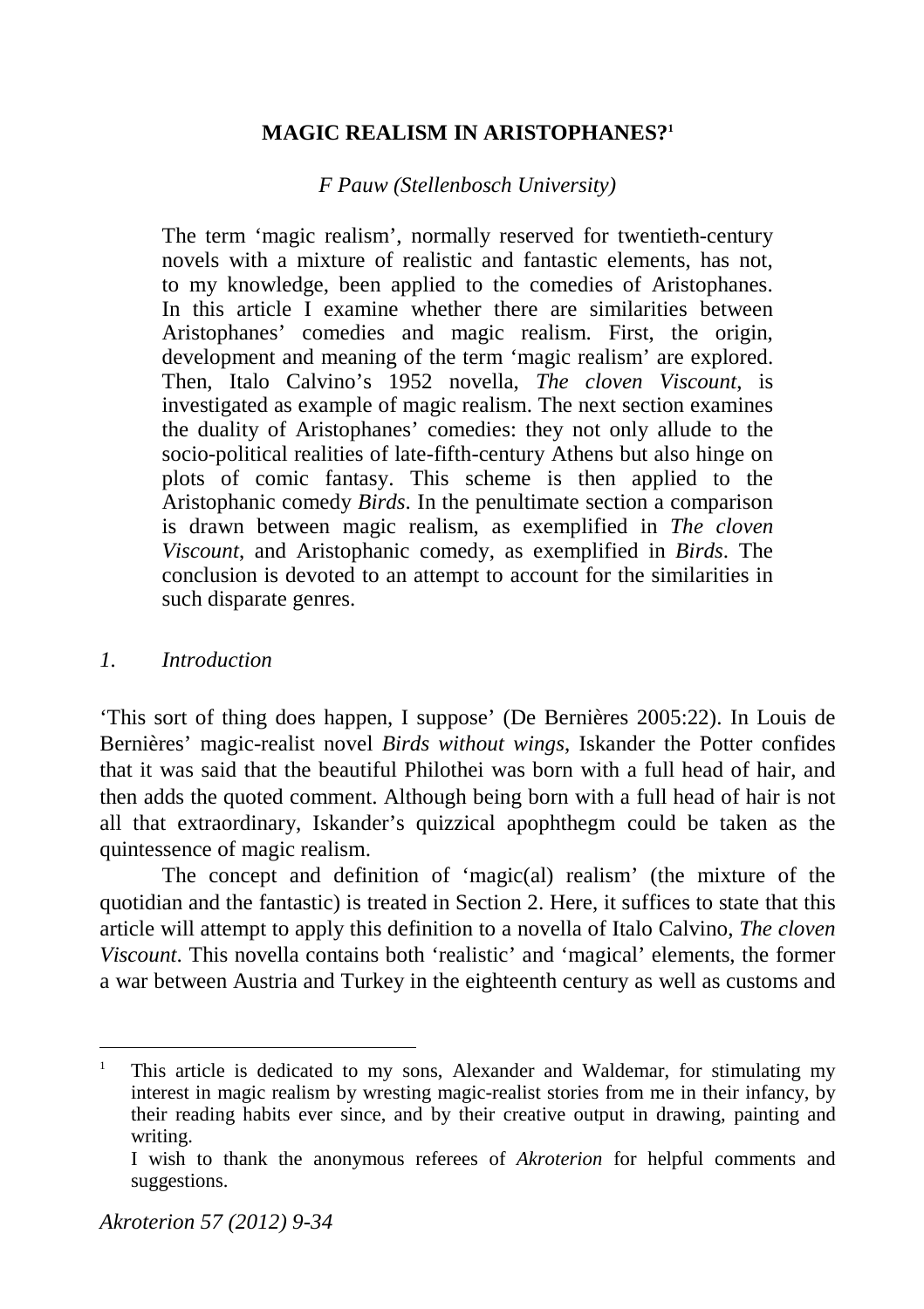practices typical of the era, the latter a Viscount who is cloven in two and whose two halves live on as independent individuals.

Although critics have identified elements such as 'fantasy' (Whitman 1964:259-280), 'utopia' Reckford (1987:312-329) and 'the absurd' (Cartledge 1990) in Aristophanes' comedies, the term 'magic realism' has not, to my knowledge, been applied to his work. Hence, I propose to examine whether this term, normally reserved for a subgenre of the twentieth-century novel, could be brought to bear on as different a genre as fifth-century Old Comedy.

The eleven extant plays of Aristophanes tend to display a duality between political reality and comic fantasy. 'Realism' is represented by the depiction (usually with comic exaggeration) of the socio-political realities of late fifthcentury Athens (e.g. the jury system in *Wasps*, or the effects of the Peloponnesian War in the three peace plays). The plots of Aristophanic comedies, however, also hinge on fantasy, or 'freedom from everyday logic' (Anderson 1978:24), in which natural laws are inverted, or ignored, by the whims of the comic hero(ine). Trygaios, for instance, ascends to heaven on the back of a beetle in *Peace*; Dionysos descends to Hades in *Frogs*. As an example of the duality between political reality and comic fantasy in Aristophanes, *Birds* will be examined. The fantasy element is represented by the founding of a city in the clouds by Peisetairos and Euelpides, whereas allusions to the political reality of Athens in 414 are spread throughout the comedy, albeit with less urgency than in previous plays.

The penultimate section of this article is devoted to a comparison of *The cloven Viscount* and *Birds*, in which both differences and similarities are identified. The main similarity is that both genres betray a duality between fantasy and reality, with the proviso that the fantastic is accepted as normal by the characters. In conclusion, I attempt to account for this similarity, taking recourse to four theoretical frameworks: Genette's metaphor of a palimpsest, Van Boheemen's metaphor of a library, the Jungian collective unconscious, and especially Aristotle's distinction between 'poetry' and 'history', representing two opposite and complementary poles in all genres of literature.

### *2. Magic realism*

The term *magic realism* was first used in 1925 by Franz Roh, a German art historian. He used the term *magischer Realismus* with reference to a new movement in painting — that of post-expressionism. The term referred to the celebration of the return to figural representation in painting after more than a decade of the more abstract art of expressionism (Zamora & Faris 1995:15). Impressionism predominantly focused on the depiction of something that already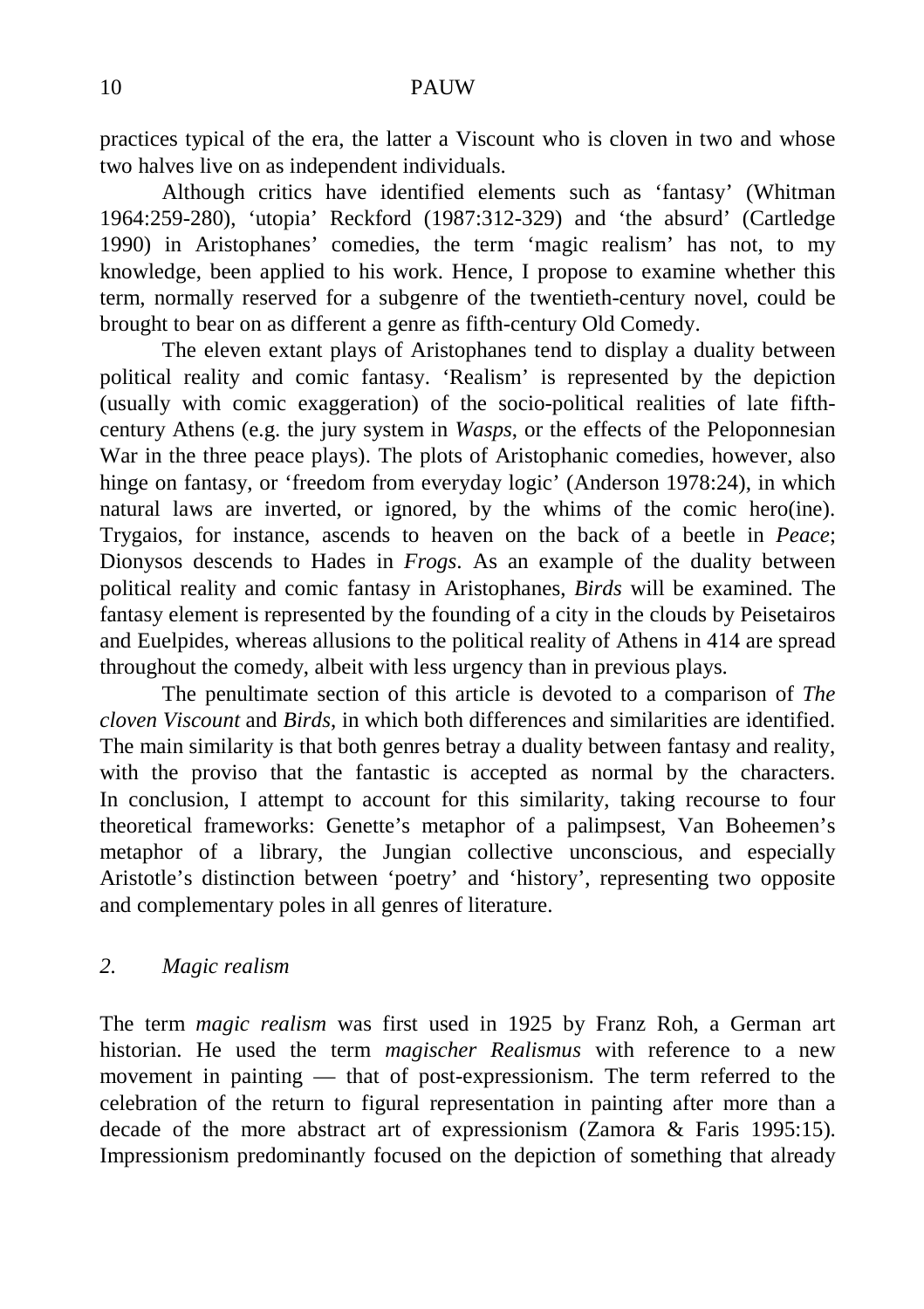existed, whereas expressionism gave expression to 'the fantastic, extraterrestrial or remote objects' (Roh 1995:16-17). In 1949, Alejo Carpentier published *The kingdom of this world*, in the introduction of which he develops the concept of *lo real maravilloso americano* — 'the marvellous real of South America' (Zamora & Faris 1995:75). In 1955, the article 'Magical realism in Spanish American fiction' by Angel Flores appeared. It was the first time that the term *magic realism* was used in an academic context to define a trend in Spanish-American literature (Scarano 1999:17). Flores (1995:113) credits Jorge Luis Borges' publication *A universal history of infamy* in 1935 with laying the groundwork for the magicrealist trend in Latin-American literature; he uses the influential description which is still regarded by most critics as the original definition of magic realism (Flores 1995:112): 'The novelty therefore consists of the amalgamation of realism and fantasy'. This amalgamation can be effected by the use of two procedures (Scarano 1999:17): 'the realistic narration of the unreal; and the unrealistic narration of the real (or if you prefer, the naturalization of the unreal, and the supernaturalization of the real)'. Gene Wolfe has proposed, tongue in cheek, that 'magic realism is fantasy written in Spanish' (Leeper 2003). However, the term has also been used to describe the mixture of the quotidian and the fantastic in works of non-Spanish-American novelists such as Günter Grass, Salman Rushdie and Etienne van Heerden.

According to Hegerfeldt (2002:66), 'the magic realist mode […] introduces items that violate the realist standards it purportedly adheres to. Characteristically, these non-realistic items cannot be […] explained away as dreams, hallucinations, metaphors, or lies; presented in a strikingly nonchalant and matter-of-fact manner (often even demonstratively so), there seems to be no option but to accept them as part of the fictional world. Saleem's miraculous gifts of telepathy and smell in Rushdie's *Midnight's children*, Villanelle's webbed feet in Winterson's *The passion*, and even Fevvers' wings in Carter's *Nights at the circus*; all these and many other implausibilities / impossibilities in the end have to be taken […] at face value'.

Hegerfeldt (2002:63) argues that the magic element in magic realism texts contains something that cannot be explained according to the laws of the universe as we know them. Realism is seen as a western convention because this paradigm attempts to create an accurate picture of the world, and emphasises a rationalscientific approach to create this picture. Magic realism is commensurate with this reality because it is grounded in a recognizable reality where social, historical and political references anchor the narratives (Baker 1997:1). Importantly, magicrealist works are thus reality-bound, but various fantastic or magical elements appear which are experienced by the characters, as well as the readers, as 'normal'. In the absence of an explanation for or analysis of the extraordinary events, the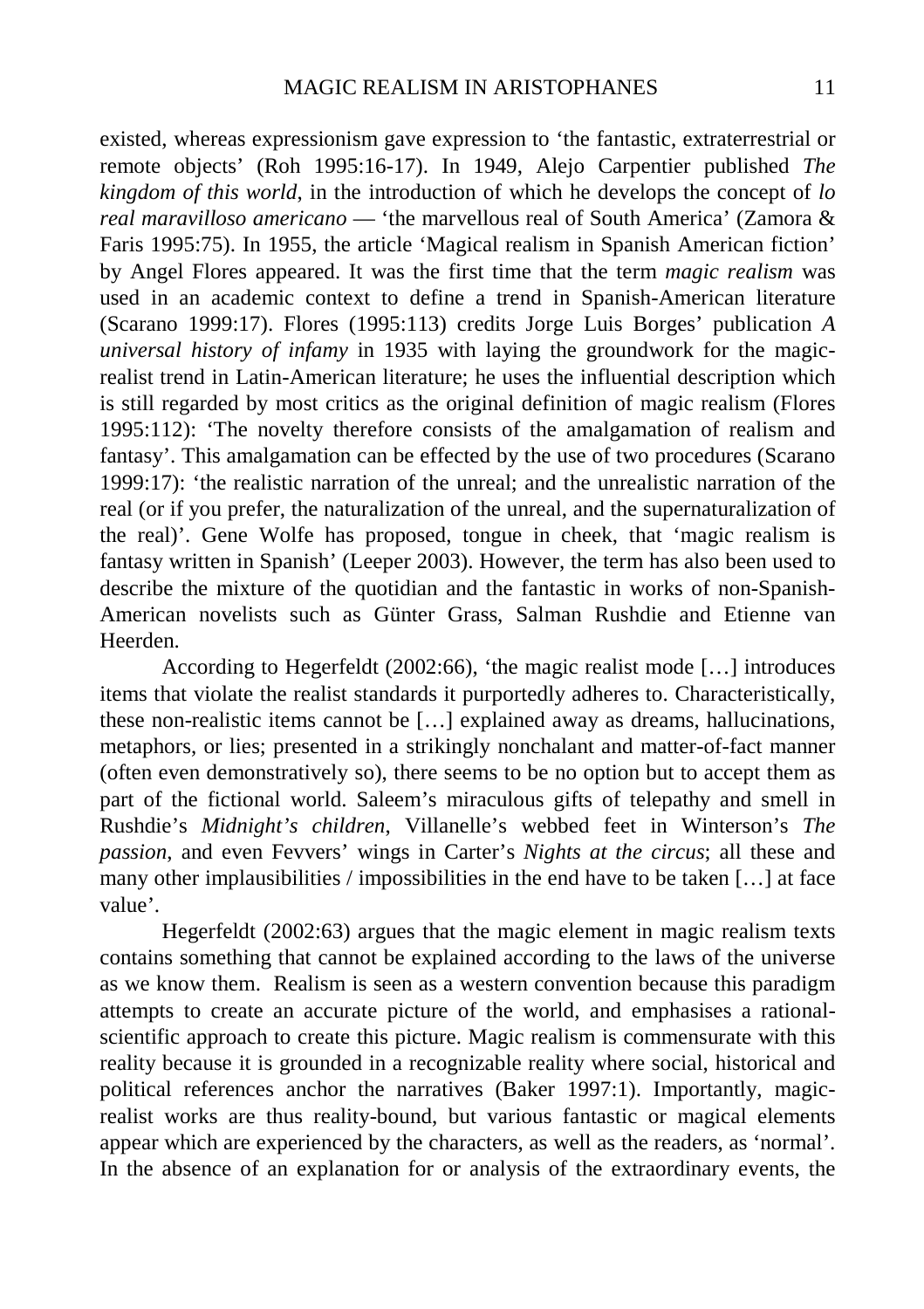reader cannot but view the magical as part of normal reality too. Moreover, the narrator also contributes to a deadpan sense of presentation. Gabriel García Márquez is quoted as saying: '[T]he key to writing *One hundred years of solitude* was the idea of saying incredible things with a completely unperturbed face' (McMurray 1983:87).

Since magic realist texts tend to offer access to plural worlds, these texts are frequently situated in what Zamora & Faris (1995:6) call 'liminal territory'  $-$  i.e. the space between or among those worlds. In this liminal space, transformation, metamorphosis and dissolution are common phenomena. As we shall see, the term 'liminal space' can also be applied to Aristophanic comedy.

Magic realism can be differentiated from comparable genres that sometimes overlap. According to Young & Hollaman (1984:1), magic realism is a category of fiction that could be distinguished from traditional realistic and naturalistic fiction on the one hand, and from recognized categories of the fantastic such as ghost story, science fiction, gothic novel, and fairy tale. To these, utopian fiction could be added. In this article, however, no hard and fast distinction will be drawn between fantasy fiction and utopian fiction, because both terms have been applied to Aristophanes with equal validity.

### *3. Italo Calvino: The cloven Viscount*

In this section, the theoretical scheme of Section 2 will be applied to *The cloven Viscount*. But first, some background about its author.

The Italian author Italo Calvino was born in Cuba in 1923. He grew up near Genoa and joined the partisans of the Italian Resistance in 1943, fighting for two years in the Garibaldi Brigade against the Nazis in World War II. He joined the Communist Party in 1945, but resigned after the invasion of Hungary by the USSR in 1956. He lived in Turin, where he worked as an editor at Einaudi Publishers, Paris and Rome. Calvino wrote numerous short stories, some published together in novel form, and gradually turned from politically committed literature to fantasy. He died in 1985 (De Lauretis 1986:97).

*The cloven Viscount* is a fantasy novella by Calvino. It was first published by Einaudi in 1952. Together with *The Baron in the trees* and *The nonexistent knight* it forms Calvino's *Our ancestors* trilogy. I have chosen this novella above better known novels as an example of magic realism for reasons of length: a summary and analysis of *One hundred years of solitude* or *Of love and shadows*, for instance, spanning generations and containing many interacting characters, would have been beyond the scope of this article. My motivation is thus not only pragmatic (it is feasible to compare the two shorter works) but also aesthetic (it is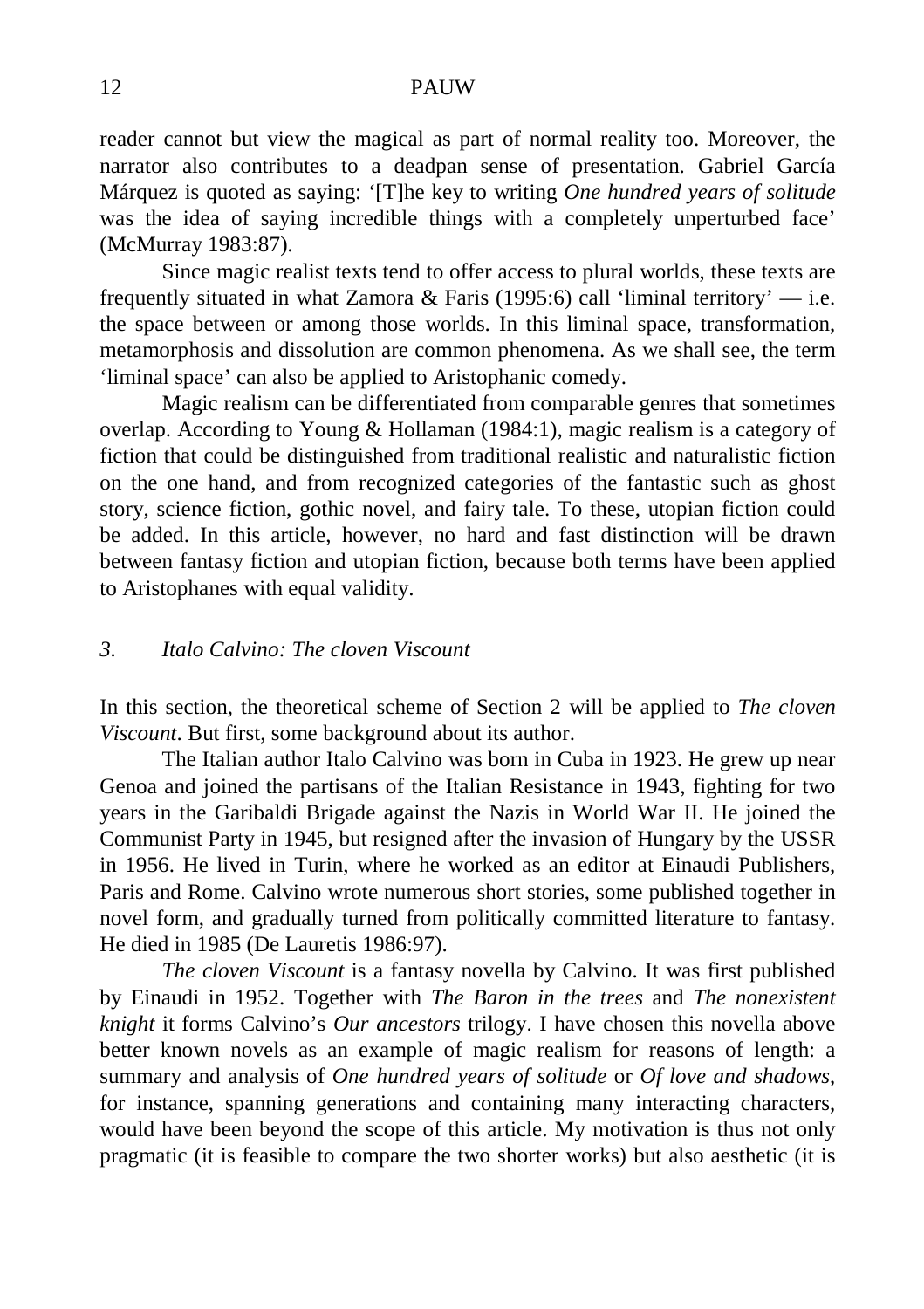more pleasing to do so than to struggle through the minefield that a longer work provides).

## 3.1 *The cloven Viscount*: Plot summary

The narrator of *The cloven Viscount* is an orphan boy (p.18)<sup>2</sup> who recounts how his uncle, the Viscount Medardo of Terralba, was riding across the plague-ravaged plain of Bohemia en route to join the Christian army (3) in a war between Austria and Turkey. On the first day of fighting, the Viscount was cloven from pate to crotch by a cannonball (9-10). Saved by doctors on the battlefield, the right half of the Viscount was sent home with one leg, one arm, one eye, half a nose and half a mouth. 'The fact is that the next day my uncle opened his only eye, his half mouth, dilated his single nostril and breathed. The strong Terralba constitution had pulled him through. Now he was alive and cloven' (10).

When the half Viscount returns to his castle, he is leaning on a crutch and covered from head to foot with a black cloak and hood (12). He is the personification of evil and takes pleasure in murder, fire and torture. Animals react with apprehension and terror at this apparition (12). Medardo's father, old Viscount Aiolfo, permanently shuts himself into an aviary (11). When the evil Viscount kills his shrike, he dies from grief (14). The evil Viscount roams the countryside, destroying things by halves wherever he goes: pears are lopped in two as they hang on the trees (14); frogs are slashed in half (15), as are melons and mushrooms (15) and octopuses (34). Moreover, he tries to poison his nephew with mushrooms (15-16), so that his old nurse Sebastiana says: 'The bad half of Medardo has returned' (16).

When the narrator accompanies Dr Trelawney, a shipwrecked English doctor, on his 'scientific researches' (18), they escape death when peasants preceding them fall to their death crossing a small bridge of tree trunks straddling a deep abyss (19). The trunks have been sawn in half by the evil Viscount (20). The sabotage, of course, has been aimed at *them*. At this stage the Viscount is accustomed to going round on horseback, using a special saddle with one stirrup; wherever the sound of his horse's hooves are heard, everyone tries to run away (20). Next, he turns to arson (24): he burns down part of his own castle, hoping to incinerate his old nurse Sebastiana; finally, he packs her off to a leper colony (26).

Encountering his uncle with a catch of half octopuses, the narrator gets the following moralising lecture: 'If only I could halve every whole thing like this [...], so that everyone could escape from their obtuse and ignorant wholeness. [...] If you ever become a half of yourself [...], my boy, you'll understand things beyond the

 $\frac{1}{2}$ Page references are based on the 1992 Mandarin / Minerva translation by Colquhoun.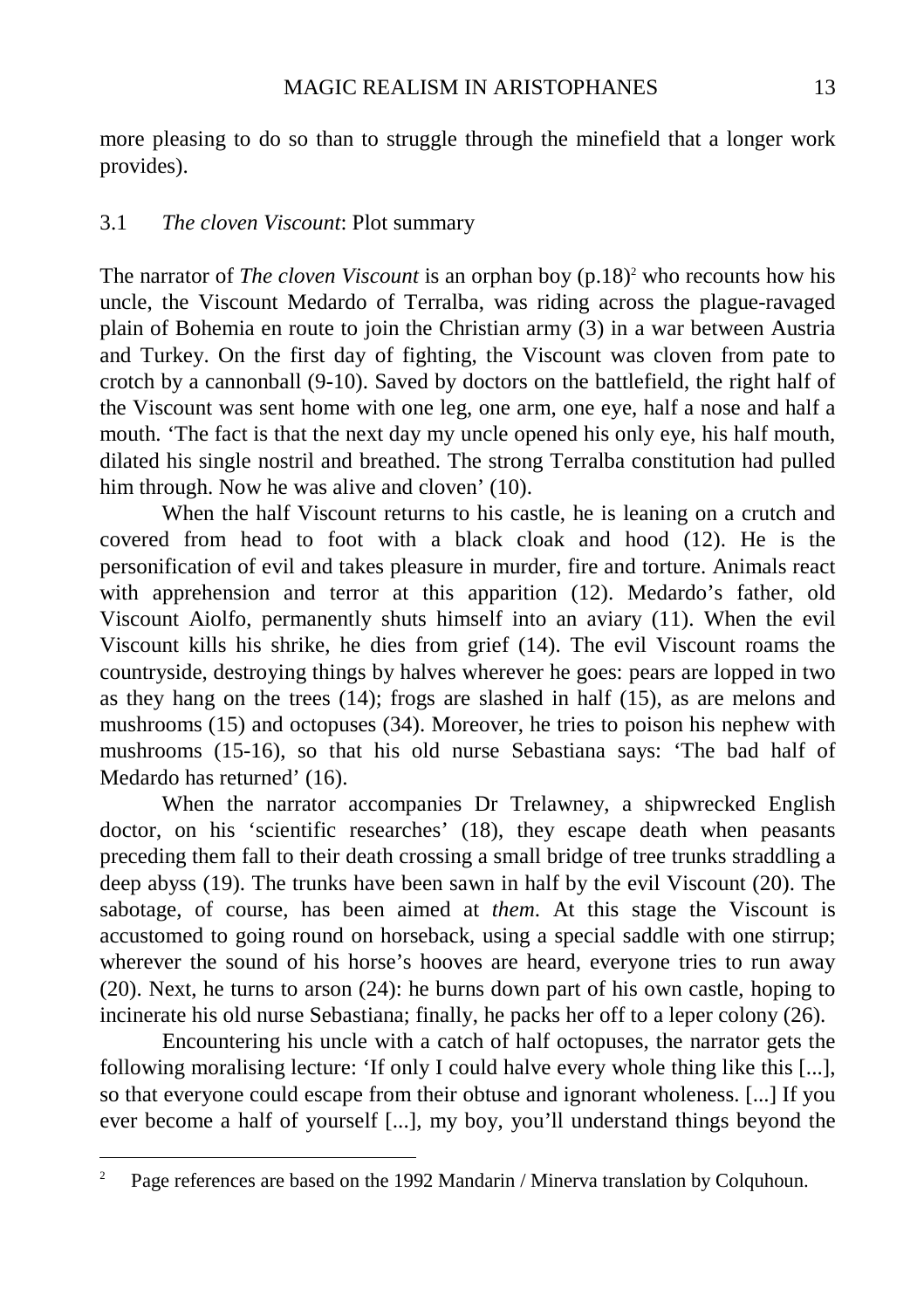common intelligence of brains that are whole. [...] And you also would find yourself wanting everything to be halved like you [...]' (34).

When the evil Viscount decides to fall in love with the rustic girl Pamela (35), she is reticent to go to his castle (38). Since he keeps on harassing her, she goes to live in a cave where the narrator brings her food (40).

When his uncle's conduct unexpectedly changes to being noble, the narrator deduces that the Viscount is now half good, half bad (44-48). Henceforth, the people quickly have to distinguish between the two halves of the Viscount so as to anticipate the kind of conduct they should expect. After an act of kindness to Pamela, the good Viscount explains that his half-body remained buried under a pyramid of Christian and Turkish corpses, but was tended and saved by two hermits. After travelling for years throughout all the nations of Christendom, he has now returned to his castle (50). The good Viscount also declares his love for Pamela, but she finds him 'a bit too soft' and 'too daft' (51). Despite an attempt on his life by the evil Viscount (55), the good Viscount continues doing acts of kindness. He spends much of the time correcting the evil deeds of his worse half. His saintly conduct, however, is frequently perceived as unbearably good to the point of being too pushy and interfering: 'With this thin figure on his one leg, black-dressed, ceremonious and sententious, no one could have any fun without arousing public recriminations, malice and back-biting' (63). When the two halves are finally united after a duel (70), the resulting whole Viscount is the usual average human mixture. Now he is able to marry Pamela (70).

The Viscount is not only cloven physically, but also psychologically. Through the Viscount's opposite halves, Calvino illustrates the necessity of a person having two opposite sides in order for him to be complete. By this criterion, a person who is completely good and pious, or is completely evil, is unbalanced; an excess of piety is just as detrimental as an excess of cruelty. *The cloven Viscount* could therefore be read as an allegory, as a warning against extremism of any kind.

### 3.2 *The cloven Viscount* and magic realism

How does *The cloven Viscount* adhere to the criteria of magic realism? We have seen that works of magic realism must contain elements that are not commensurate with commonsense experience but are nevertheless rooted in a recognizable reality by being anchored by a social, historical and political background. Moreover, the fantastic elements have to be experienced by the characters and the readers as normal. In this case, then, the reader has to accept that an event which is experienced as absurd, or surrealist, or bizarre, and in fact impossible, has occurred: the 'magical' element, which consists of two halves of a person continuing to live as independent persons, and is now to be acknowledged as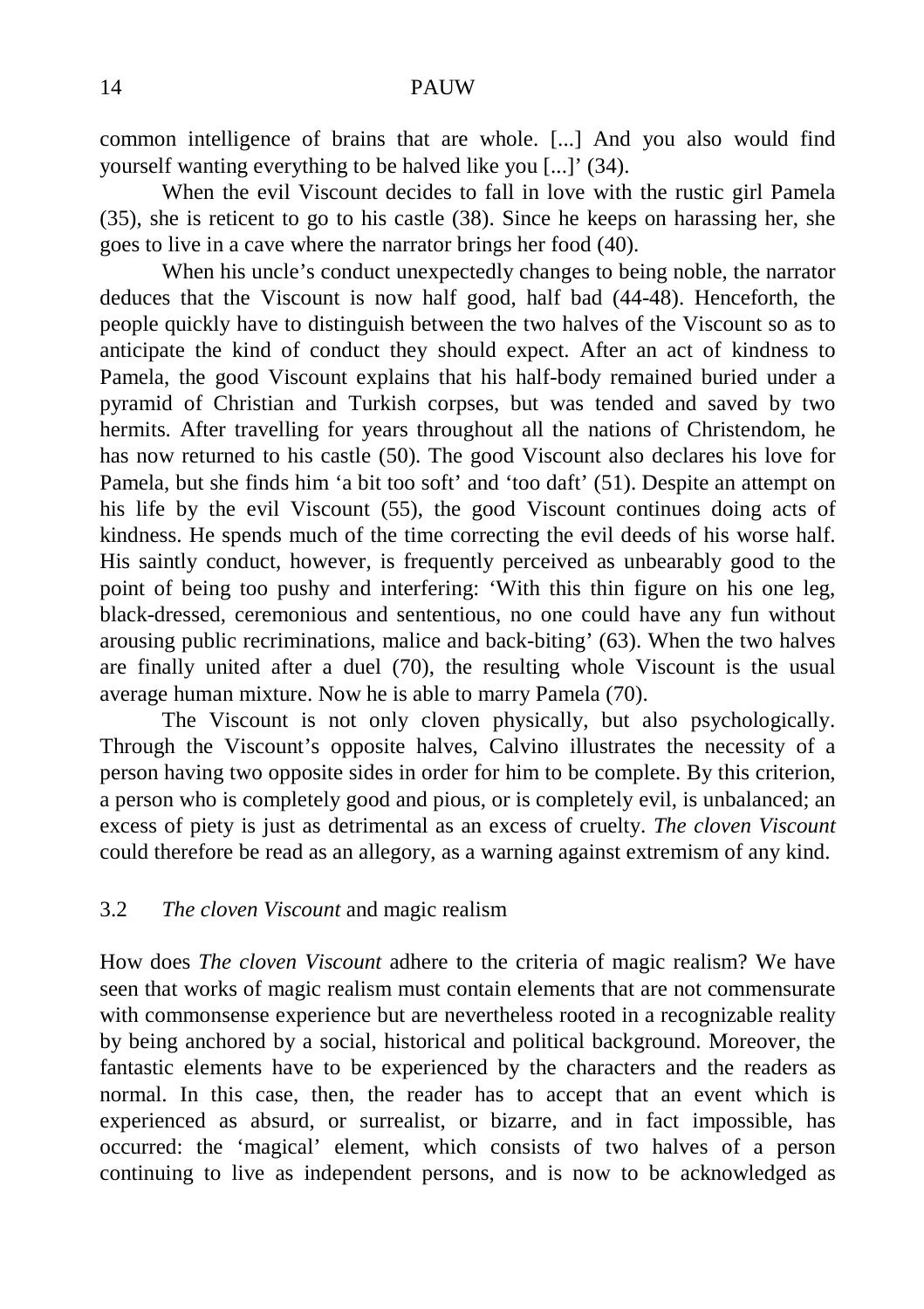forming part of the 'realistic' frame of the story. To reinforce such realism, Calvino makes use of a very realistic, prosaic mode of narration to convey farfetched events. His style is unvarnished and matter-of-fact: 'The Viscount's body [...] not only lacked an arm and a leg, but the whole thorax and abdomen between that arm and leg had been swept away by the direct hit. All that remained of the head was one eye, one ear, one cheek, half a nose, half a mouth, half a chin and half a forehead; the other half of the head was just not there. The long and the short of it was that exactly half of him had been saved, the right part, perfectly preserved, without a scratch on it [...]' (p.10).

In *The cloven Viscount*, the fantasy element sets in very soon after the beginning and continues for the duration of the story. In this, the novella is exceptional, for normally incidents of magic realism make out but a small percentage of magic realist novels (Grobler 1993:93). Once the fantasy element has appeared, numerous allusions to real life continue to be made. A comparison with perhaps the best known example of magic realist fiction, Gabriel García Márquez's *One hundred years of solitude*, will illustrate the exceptional nature of *The cloven Viscount*, for numerous examples of magical elements occur scattered in the course of García Márquez's novel: the Spanish galleon found in the woods far distant from any navigable water (García Márquez 1970:12-13); mats that fly (García Márquez 1970:31); the priest who starts floating in the air after he has drunk hot chocolate (García Márquez 1970:85); José Arcadio Buendía's blood that with his death flows through the town exactly to his parents' house (García Márquez 1970:135); the ascension of Remedios The Beauty together with flapping sheets (García Márquez 1970:242-3); the occasion when it does not stop raining for 'four years, eleven months, and two days' (García Márquez 1970:320). The same pattern holds true for the magic realist novels of Isabel Allende. In *The house of the spirits*, for instance, magical elements are restricted to a limited number of occasions where Clara experiences clairvoyance and telekinesis. A spot check on the magic realist novels of Günter Grass, Louis de Bernières and Salman Rushdie will confirm that a limited number of magical incidents is the rule and that *The cloven Viscount* is exceptional in spreading a magical event throughout the narrative.

The 'reality' element of magic realist fiction is frequently based on actual political events that can be situated in space and time. Thus, in alluding to a military coup and torture, Isabel Allende's *The house of the spirits* recalls Gen. Augusto Pinochet's 1973 coup in Chile and the reign of terror that followed it; Salman Rushdie's *Midnight's children* is based on the independence of India in 1947. In *The cloven Viscount*, the reader is soon informed that the historical backdrop is a war between Austria and Turkey (3), but no date is provided. Gore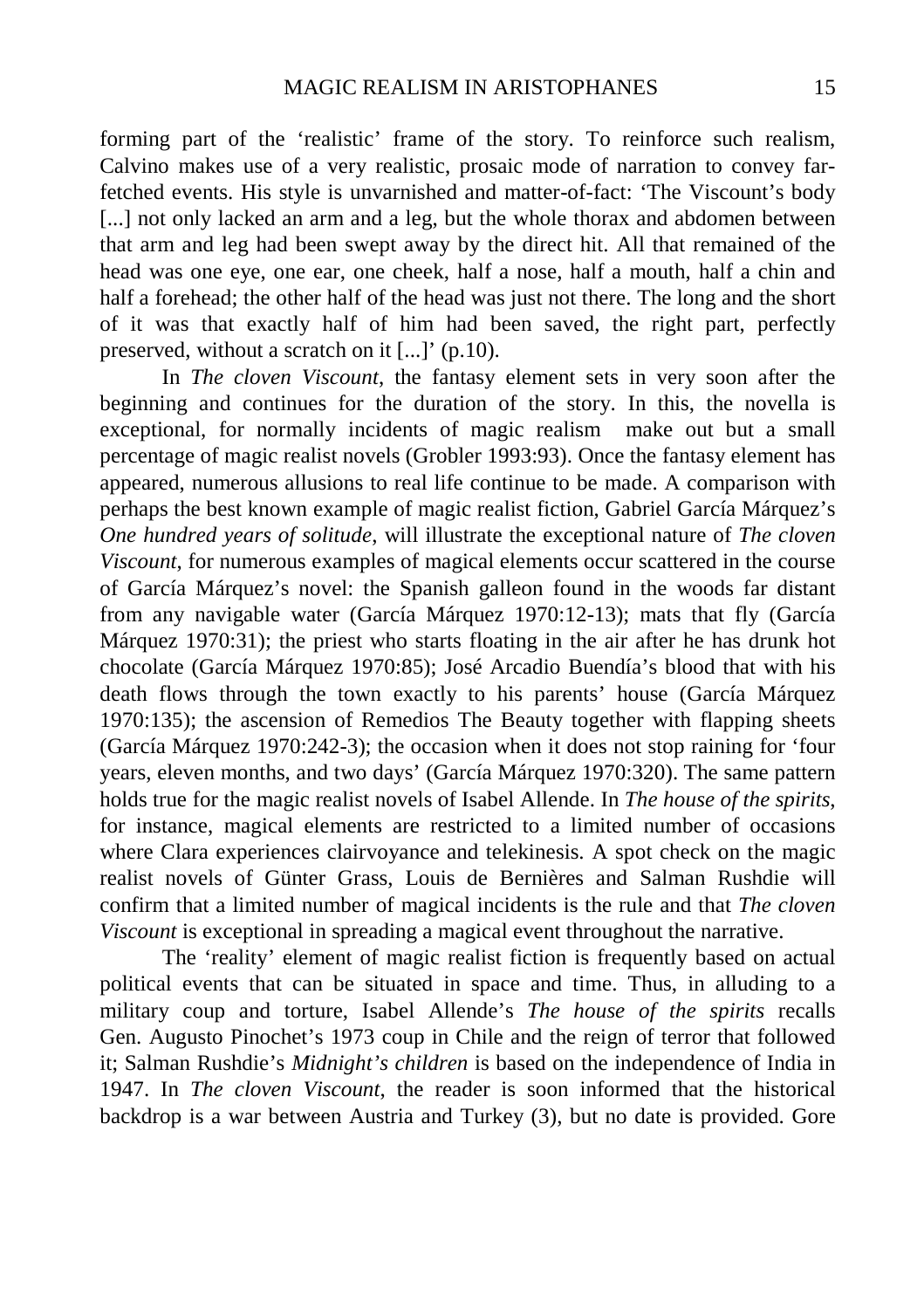Vidal<sup>3</sup> pinpoints the presumed date as 1716, which must refer to the Third Turkish War of 1716-18 (Kinder & Hilgemann 1978:265). Another historical allusion is to Captain Cook's sailing for Australia at the end (71), which can, however, only be dated to 1768-71 (Isaacs 1986:311). In view of the unaccounted time lapse, it would appear as if Calvino's historical reality has been infused with chronological magic. Of course, the 'reality' element of *The cloven Viscount* is also bolstered by details of everyday life: Pietrochiodo working in his carpentry workshop (21-22), daisies, dandelions and butterflies growing in the fields (35-36), Pamela making swings in the woods (54).

# *4. The dual nature of Aristophanic comedy: political realism and comic fantasy*

In Aristophanes' world, the pole of 'realism' is represented by the depiction (usually with comic exaggeration) of the socio-political realities of the Athens of his time. Thus, the theme of peace, as dramatised (advocated?) with varying degrees of urgency in his three 'peace plays' (*Acharnians, Peace* and *Lysistrata*), is very solidly anchored in the realities of an Attica which is ravaged by the Peloponnesian War while its citizens are spurred on to a continuation of the war by the demagoguery of war-mongering politicians such as Kleon. The shortcomings of the Athenian jury system, as satirised in *Wasps*, is firmly rooted in the historical reality of Athenian egalitarian jurisprudence. The potentially harmful effects of sophism on the Athenian education system, though unjustly ascribed to the fictional Socrates in *Clouds*, are based on a very real contemporary debate about moral theory and pedagogical practice. Indeed, such is the degree to which Old Comedy reflects socio-political realities that the *ekklesia* scene in *Acharnians*, as well as the depiction of the jury system in *Wasps*, for instance, can be used (though not without reservations) as a semi-historiographical document. As we shall see,<sup>4</sup> even *Birds*, in many ways Aristophanes' most escapist comedy, has been taken to reflect, in remarkably detailed fashion, the realities of Athenian imperialism in 414 BC.

So much for 'realism'. The obverse, however, is that every extant Aristophanic comedy contains an indispensable element of fantasy, called 'freedom from everyday logic' by Anderson (1978:24). In spite of the realistic geopolitical allusions to war-time Attica, the plots invariably involve phantasmagoria similar to those More would create in his *Utopia* or Hope in *Ruritania*.

-

<sup>3</sup> http://des.emory.edu/mfp/calvino/novels.html (accessed 2012/03/12).

<sup>4</sup> See Section 5.2.2.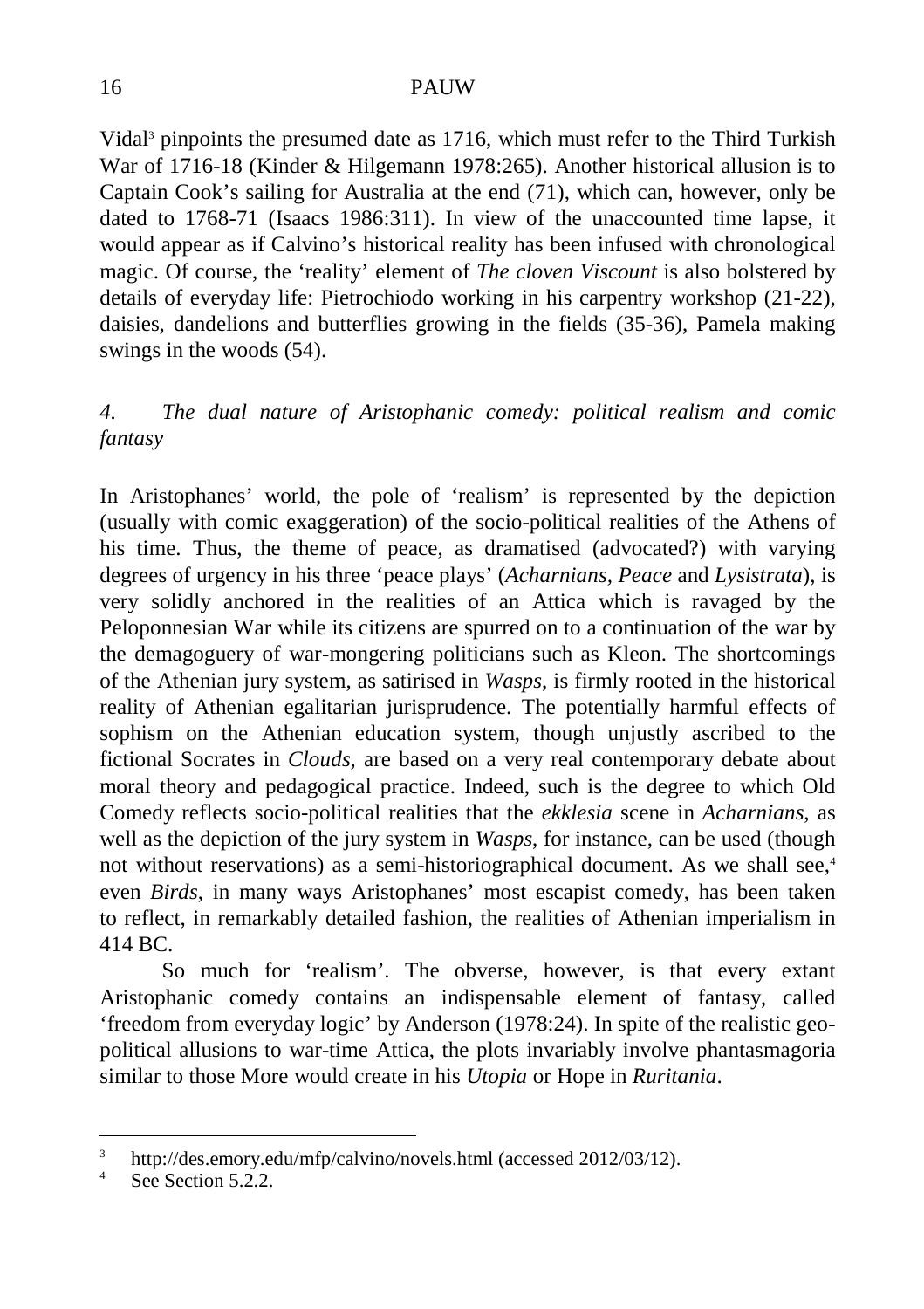Aristophanes' fancy takes him in apparently fortuitous directions, yet critics have detected a common pattern applicable to all his extant comedies, according to which the vicissitudes of the comic hero(ine) can be systematised. Dobrov (1988:16) regards Old Comedy plays as 'bipartite', the first 'movement' consisting of an *agon*, the second being a sort of revue play. The plays commence, as McLeish (1980:64) notes, with the hero in dismay, alienated from the normal world. Accordingly he / she devises a fantastic scheme by which natural laws are inverted and normality restored. Thus, in *Acharnians*, the war-weary Dikaiopolis sends the semi-divine Amphitheos on a humanly impossible embassy to conclude a peace treaty with Sparta. In *Peace*, Trygaios is whisked away to the palace of the gods on the back of a recalcitrant dung-beetle. In *Birds*, Peisetairos orchestrates the building of a Cloud City for birds and dissatisfied Athenians, ultimately even usurping the sovereignty of Zeus.

That such ventures frequently involve the transgression of norms, is forcefully argued by Halliwell (1997:xxvi): 'Most Aristophanic protagonists display a vitality that leads to the breaching of boundaries and the transgression of norms, whether those of class (e.g. with the peasant-farmers of *Acharnians* and *Peace*, or the Sausage-Seller in *Knights*, all of whom discover an improbable political prowess), of age (as with the elderly males of *Acharnians*, *Wasps*, *Peace*, and *Birds*, who experience a rejuvenation in their vigour, sexuality, capacities of persuasion, and so on), of gender (as with the active heroines of *Lysistrata* and *Assembly-Women*), or even of 'biology' (as with the god-defying Trygaios in *Peace* or the semi-metamorphosed Peisetairos in *Birds*)'.

After the fantastic mission of the hero figure has been accomplished, nothing much happens further in the play to change his fortunes. The second part of most extant Aristophanic comedies thus has an 'episodic' nature,<sup>5</sup> with very little in the way of suspense. Various figures from the 'real' world visit the hero so as to share materially in his success; they are almost without exception driven away, providing for much slapstick humour. Ultimately, with 'the restoration of true cosmic order' (McLeish 1980:64), the play ends on a happy note,<sup>6</sup> in keeping with generic convention.<sup>7</sup> In the concluding celebration scene (a legacy of the probable origin of comedy from the *komos* or 'procession of revellers'), the comic hero is rewarded with pleasures of a sexual and  $\overline{\prime}$  or gastronomic nature.

-

<sup>5</sup> *Frogs* represents the most noteworthy exception in that the second part contains the *agon* between Aeschylos and Euripides. It would, presumably, have stretched even Aristophanes' imagination to let a queue of living Athenian mortals visit Hades as hangers-on begging for scraps.

<sup>6</sup> The extant copy of *Clouds* is exceptional in that the ending is, at best, ambiguous and, at worst, reminiscent of tragedy.

<sup>7</sup> Arist. *Poet.* 1453a30-39.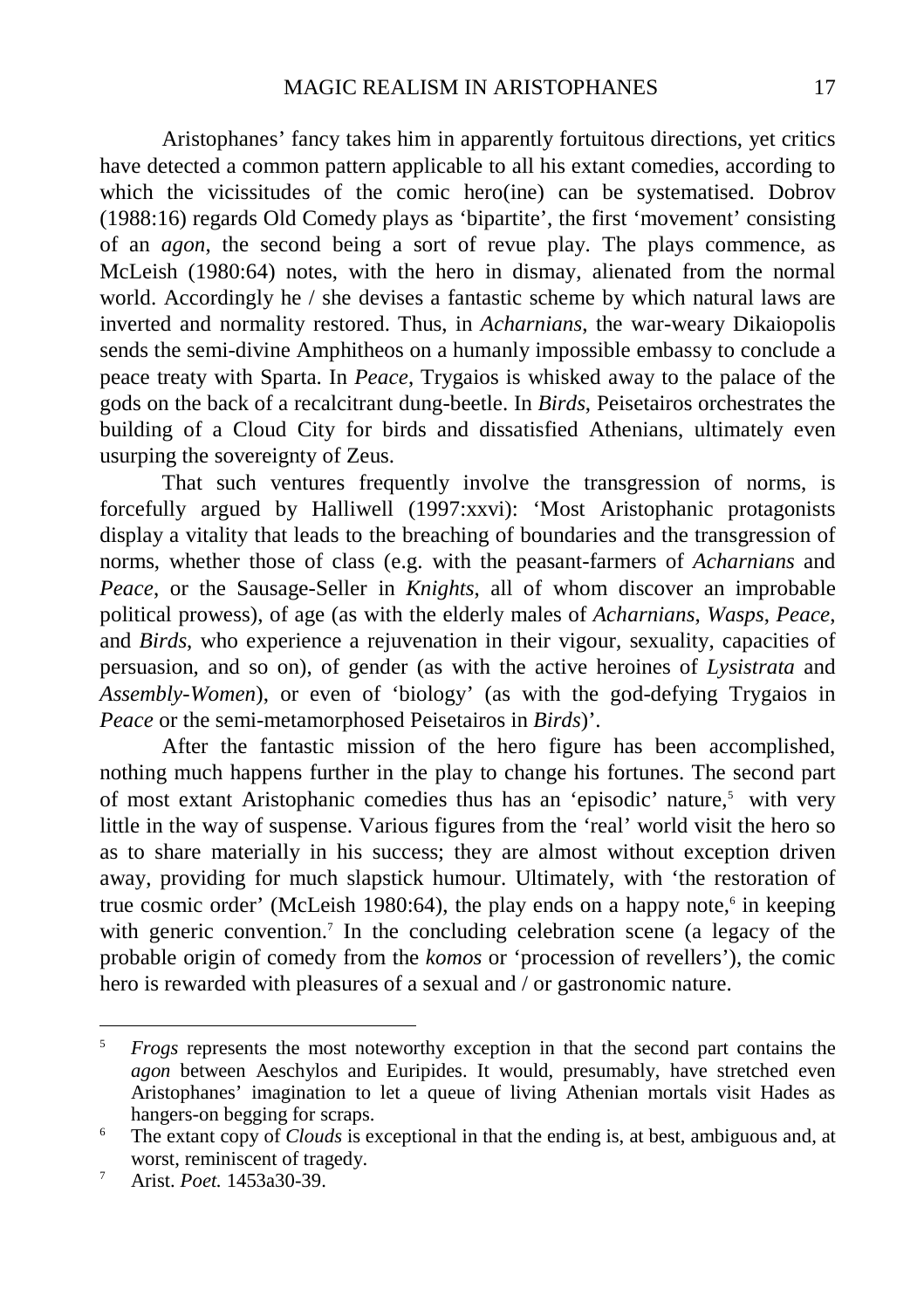Sifakis (1992:140-142) has devised an even more elaborate scheme, based on a simplified version of the Russian formalist Vladimir Propp's structural analysis of the thirty-one possible 'functions' of folk tales, to systematise the 'narrative structures' of Old Comedy. The point of departure of Propp (1984:70) is that 'all wondertale plots consisted of identical functions and had identical structure'. Sifakis' scheme contains the following sequence of 'functions': (1) Villainy, lack or misfortune; (2) Decision and plan to counteract misfortune; (3) Service or help of a supernatural or quasi-magical agent or helper obtained; (4) Transference; (5) Opposition or obstacles to be overcome; (6) Persuasion exercised in debate; (7) Liquidation of villainy or misfortune; (8) Triumph of hero. Clearly, 'fantasy' will come into play especially in functions  $(2)$ ,  $(3)$  and  $(4)$ (Dikaiopolis' instant peace in *Acharnians*, Trygaios' beetle-flight in *Peace*, Dionysos' *katabasis* in *Frogs*). Sifakis (1992:129) provides the following perspective on function (2): '[I]n deciding to do something about the difficult or unfortunate situation in which they are, the bearers of this function know no limit of imagination, and usually embark on a wondrous course of action. Scholars often speak of brilliant, revolutionary, or grandiose, ideas or ambitions of the comic heroes, but such descriptions are hardly applicable once it is granted that the characters of the comic tales do not have to obey the laws of time, space, and causation, of ordinary, everyday, life'. The following could serve as examples of function (3): In *Acharnians*, Amphitheos serves as semi-divine helper to effect the peace with Sparta within 45 lines, whereas animal helpers include the giant beetle that carries Trygaios to heaven in *Peace*, and the jackdaw and the crow accompanying Peisetairos and Euelpides in the prologue of *Birds*. Herakles gives information about the route to Hades to Dionysos in the prologue of *Frogs*. Sifakis (1992:130) provides the following perspective on function (4): 'In seeking to rectify their misfortune [...], several persons in the comic stories have to move from one place to another, cover long distances, or even be transferred to a different world, in order to reach the place where the object they desire to obtain is situated, or where they have to fight for their objective. The helpers point the way [...], act as guides or transferers [...], or even go by themselves on behalf of someone else who has secured their services [...]'. An example of transference is when Trygaios is transported to 'heaven' in *Peace*. This category is not applicable to *Knights*, *Clouds* or *Wasps*.

Such, then, is the typical 'narrative structure' of Old Comedy. As substantiated by the above examples, it contributed to the make-believe of a nevernever-land, the depiction of the realities of late fifth-century Athens providing the opposite pole, that of realism.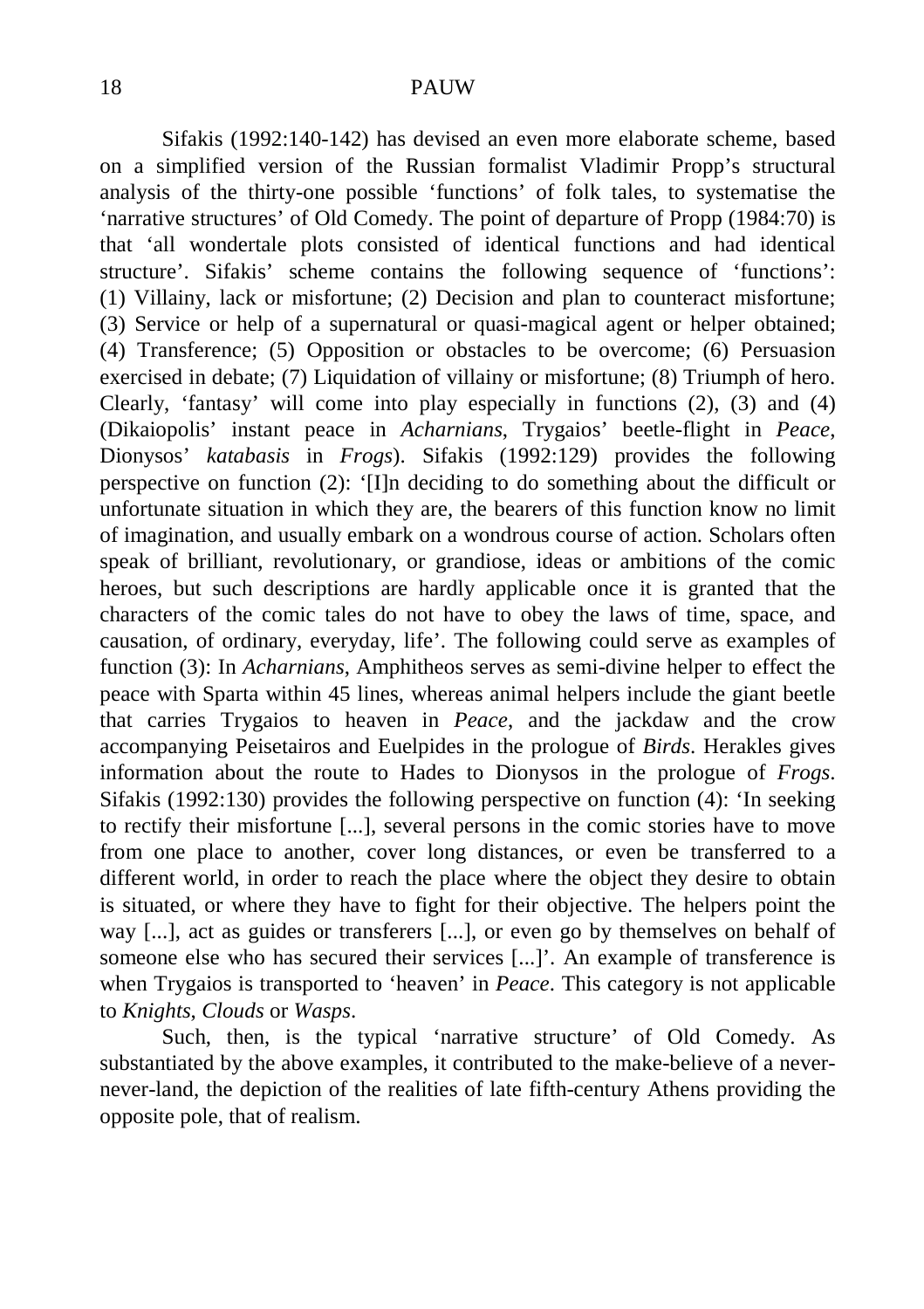In this section, the theoretical duality introduced in Section 4 will be applied to *Birds*. But first, a plot summary will be provided.

# 5.1 *Birds*: a plot summary

The prologue of *Birds* commences with two men, whose names will only be given in 644-5 as Euelpides and Peisetairos, wandering to and fro in a remote spot  $(1-4)$ .<sup>8</sup> They want to escape to a carefree place — what Slater  $(2002:135)$  calls 'an anticity' — away from Athens' obsession with lawsuits (33-45).

Euelpides and Peisetairos have birds (a jackdaw and a crow) bought from a named Athenian market-trader chained to their wrists, yet purchased with a view to finding, and getting advice from, the mythical character Tereus (13-15). From the outset the plot is thus grounded in both the real and the fantastic, in what Halliwell (1997:xxiii) calls 'a binary frame of reference that is quintessentially Aristophanic'. Since King Tereus of Thrace was changed into a hoopoe, Tereus combines human and avian features; he thus is a bridge between the world of humans and that of birds (Mahoney 2007:272). When Tereus' suggestions about where they might live do not appeal to the two Athenians (143-154), Peisetairos proposes that the birds should found a city in the sky and build a wall around it (175-184), so that the birds, as intermediaries, could have power over both humans and gods (185-193). The plan, of course, is fantastic and impossible, as befits an Aristophanic plot. Moreover, if a magic realist paradigm is applied to Aristophanes, it represents the 'magical' pole.

But first the birds have to be persuaded to adopt the plan. In the *parodos*, the twenty-four choristers are identified as twenty-four species of birds (267-304). According to Slater (2002:137), '[t]he visual result, once the bird chorus fills the orchestra below the level on which the actors are situated, is that the stage and the city it represents are now airborne'.

Despite initial hostility the birds are won over by Peisetairos in two *agon*like manifesto speeches. In the first (479-538), he argues that the birds, being older than gods, once reigned over gods. In the second (550-626), he proposes that they fortify their territory (the air) and demand the restoration of the kingship to them by Zeus; moreover, humans should sacrifice to birds instead of to gods.

Normally, the *parabasis* is a digression from the main action of the play, in which the Chorus functions as mouthpiece of the poet on topical issues. In *Birds*, however, the first *parabasis* (676-800) is delivered in the character of the Chorus

<sup>-&</sup>lt;br>8 Line references are based on Dunbar's 1995 edition.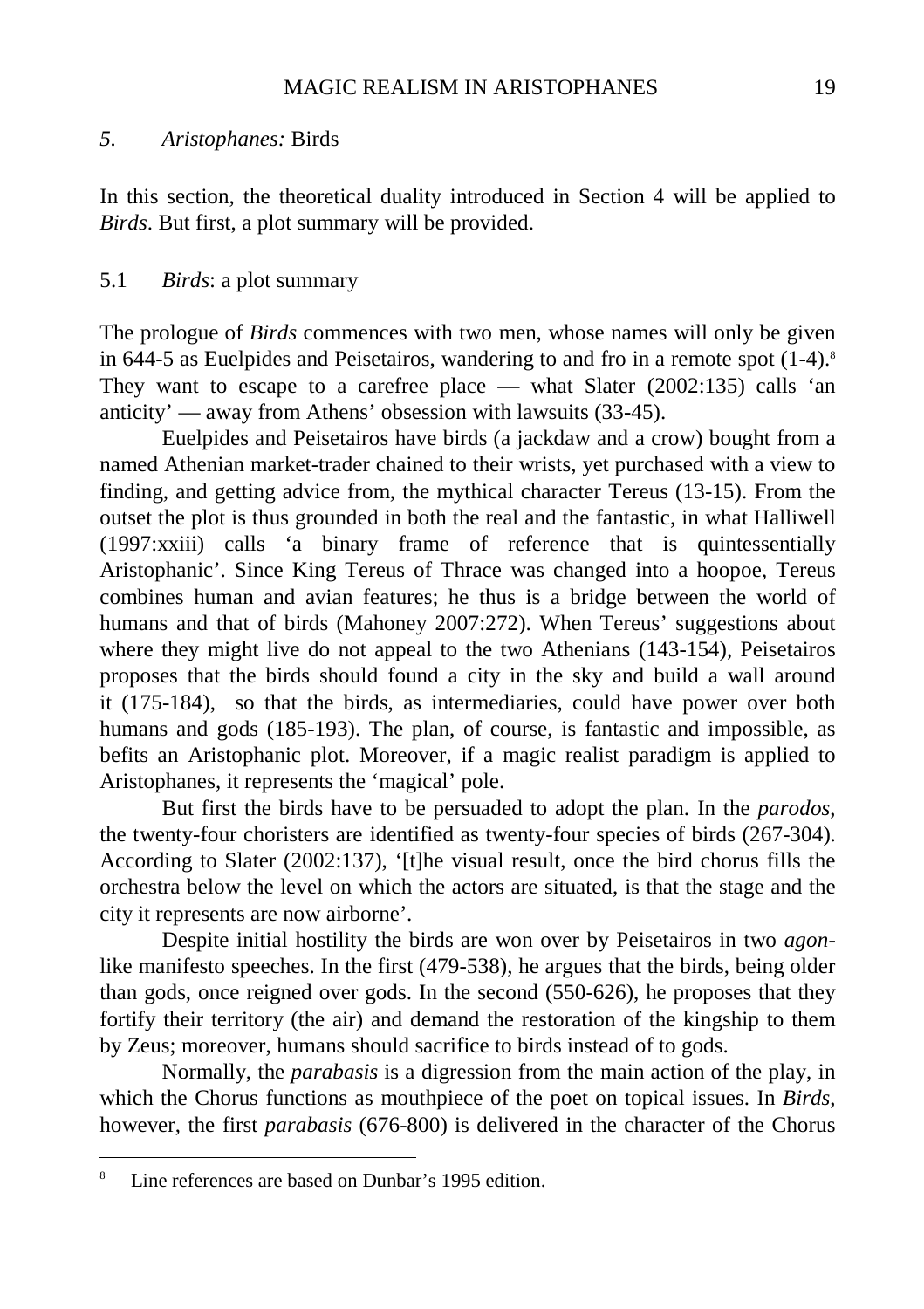rather than that of the poet, and devoted to avian rather than to literary or political issues. Thus, dramatic illusion is not breached. First, Hesiod's *Theogony* is satirised by the insertion of birds in the divine lineage and the provision of wings to some divinities. Next, the Chorus mentions various ways in which the birds assist men. If men then honour the birds as gods, the birds will bring them wealth and happiness.

When Peisetairos and Euelpides reappear after the *parabasis*, they are equipped with wings (804-5). Peisetairos suggests the name *Nephelokokkygia* ('Cloudkuckooland') for their new city (819), and when Euelpides is sent off to dispatch heralds to the gods and the humans (843-5), Peisetairos remains as sole organiser. Euelpides does not reappear, and the actor who was playing his role now becomes free to play various other roles. As is customary in Aristophanic comedy, the second part of the play is taken up by a sequence of individuals who visit the protagonist to share in his fortune. They consist, consecutively, of a Priest (862- 894), a Poet (904-953), an Oracle-monger (959-991), Meton the mathematician (992-1020), an Inspector (1021-1034) and a Decree-seller (1035-1057). After their cameo roles, most of these characters are chased away in slapstick scenes. Now follows the second *parabasis* (1058-1117), in which the Bird Chorus proclaims that in future men shall sacrifice to them. Meanwhile two Messengers have arrived: the first, to report that the building of the wall has been completed by the collective effort of different species of birds (1122-1163); the second, to report that a god has invaded their airspace (1170-1184). It turns out to be Iris the rainbow (1199-1261), followed by the Third Messenger, who brings Peisetairos a golden crown and, in linking contemporary Athenians with bird species, names prominent individuals in a manner reminiscent of parabatic passages (1271-1307). In a continuation of the visiting scenes of 862-1057, a Rebellious Son (1337-1371), the dithyrambic poet Kinesias (1372-1409), and a Sycophant (1410-1469) arrive to ask for wings. Next to turn up is Prometheus, who explains that the gods are getting hungry for lack of sacrifices, and that a treaty will be made once Zeus has given Peisetairos *Basileia* ('Princess') as wife (1494-1552). Prometheus having departed, Poseidon, Herakles and a Triballian god arrive as official envoys from the gods. They hand over the sceptre of sovereignty to Peisetairos, and agree that *Basileia* shall be given in marriage to him (1565-1693). In the *exodos*, the play concludes with the expected wedding scene (1720-1765).

This represents the triumph of Peisetairos. At the start Peisetairos and Euelpides are seeking a carefree place with no lawcourts. When the Hoopoe asks them what they want to do there, they mention a wedding-feast and sex (128-142). This has now been attained. Despite the would-be elevated status of birds, the play ends with humans as victors and beneficiaries. Discussing Aristophanic plays in general, Halliwell (1997:xxvii) comes to a similar conclusion: 'Although egotism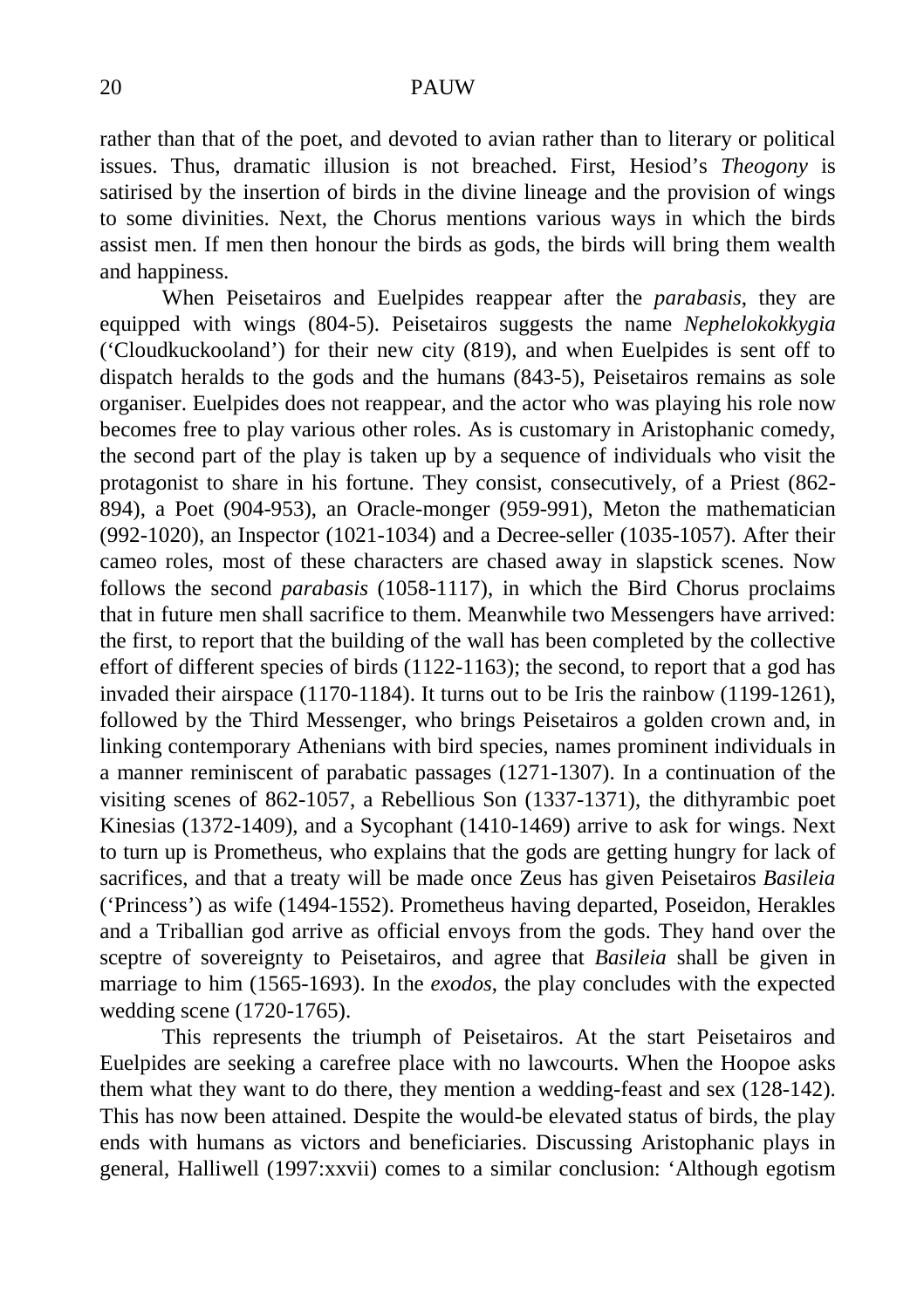*qua* bold self-assertion is a recurrent characteristic, Aristophanic protagonists are certainly not uniform manifestations of a Freudian id or of purely selfish instincts. Peisetairos in *Birds* comes closest to this status: his original desire, shared with Euelpides, for a decadently sybaritic life (128-142) is eventually fulfilled in a blaze of cosmic glory in which [...] power and sexuality coalesce'.

Against this background, *Birds* can be reduced to two themes:

- (i) The rebellion of birds against human domination, and the need of the birds to be worshipped (479-626). For a while the birds and humans are allies (in fact, Peisetairos and Euelpides need wings to function: 804-5), but ultimately Peisetairos is victorious as autocrat who even sacrifices birds (1688-9), contrary to his condemnation of bird sacrifices in 524-538.
- (ii) The rebellion of humans against divine domination, as is embodied in the fact that Peisetairos marries *Basileia* in the *exodos*, and carries Zeus' lightning shaft; and also in the fact that Olympian gods (e.g. Poseidon) and demigods (e.g. Herakles and Prometheus) are depicted as gullible idiots (1494-1693).

Ultimately, then, it is not the birds who are worshipped, but effectively Peisetairos, who acts as Zeus' successor.

5.2 Political reality vs. comic fantasy in *Birds* 

In seeking to identify passages pertaining to 'political reality' in *Birds*, one should be especially on the look-out for the *parabasis* and comparable passages, as well as for the 'revue' scenes where visitors from the 'real world' turn up. For 'comic fantasy', one need look no further than the hero's fantastic plan.

5.2.1 Fantasy

All eleven extant Aristophanic comedies have utopian elements. They have to be read within the comic convention of far-fetched, fantasy-driven plots. Even so, a notable difference in tone and theme between *Birds* and its predecessors is discernible: it is the first Aristophanic comedy which is automatically placed in the category of 'utopian' literature, and some critics regard it as an escapist play without obvious points of contact with the political realities of Athens in 414 BC. From this perspective, the emphasis is more on the magical than the realistic aspect of Aristophanes' brand of 'magic realism'.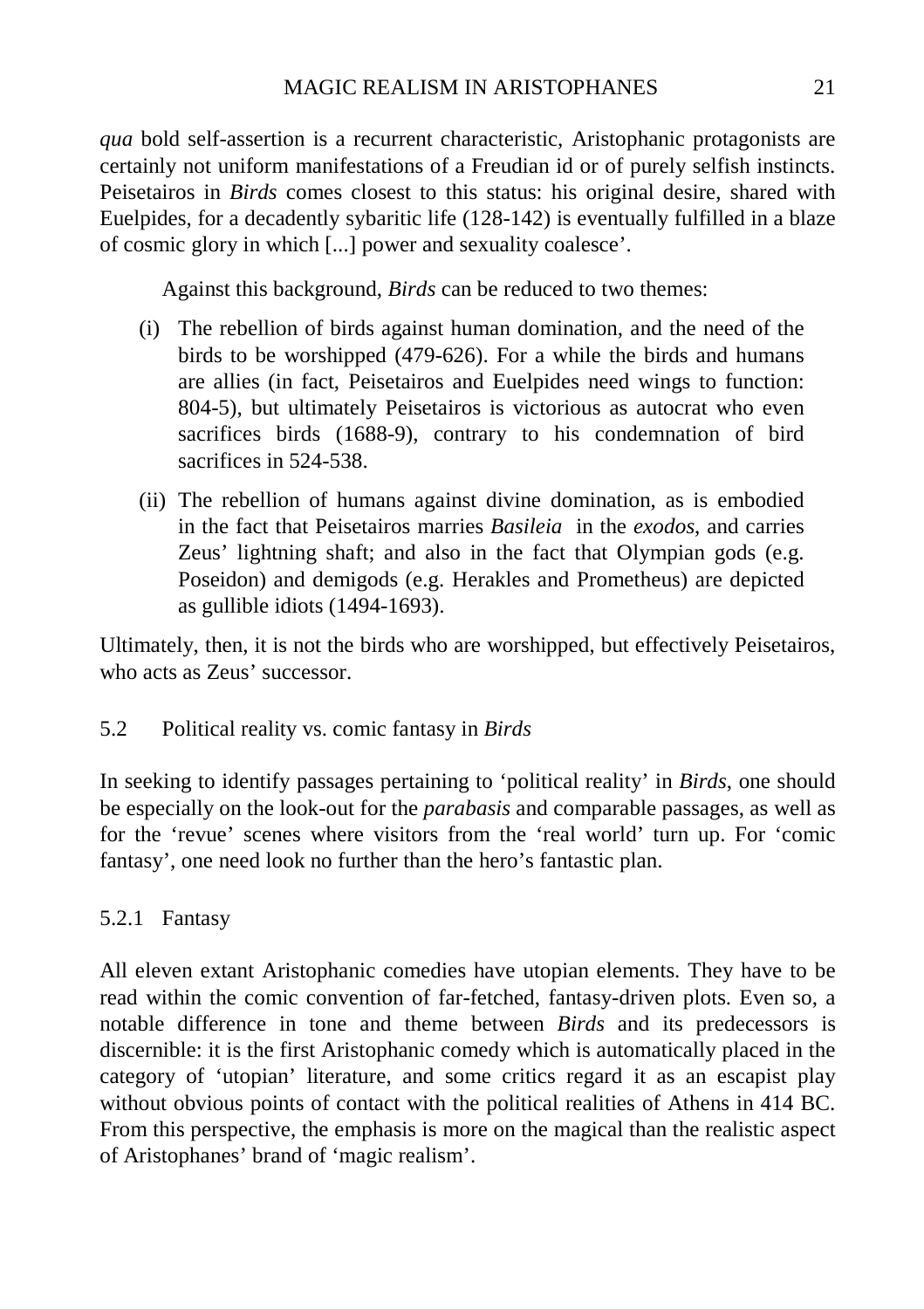Such an interpretation is supported by the following considerations:

- (i) The theme and plot are fantastic: the founding of a fortified avian city 'in the clouds', and a rebellion against Zeus. Peisetairos' ideal could only have been realized on the *skene* and the *orchestra* of the Dionysos theatre, and not on the Athenian *agora* or the *Pnyx*. Aristophanes' 'Cloudcuckooland' is indeed what the English language has since made of it: a pie in the sky, unattainable, a Land of Cockaigne that can only exist as fiction, as wishful thinking. On the wings of Aristophanes' imagination, humans and gods acquire wings, birds speak like humans, and hybrid beings like Tereus and Prokne, already magically transformed from people to birds by mythology, confirm that the boundaries of reality have been blurred. *Birds* is therefore Aristophanes' most fantastic extant comedy.
- (ii) This consideration is, of course, reinforced by the convention of dramatic illusion. In a non-mimetic genre, the visual and auditory impact mediated by a production would have been absent. As Aristotelian ὄψις ('display'), *Birds* is thus in the sphere of fantasy, as is confirmed by masks, costumes and the *deus ex machina* (used for Iris' entrance in 1199). The politicised spectator is not confronted with topical figures such as Lamachos (in *Acharnians*) or Sokrates (in *Clouds*), but by the spectacular masks of thirty (Barrett & Sommerstein 1978:149) species of birds. However much justice they might do to ornithological reality, they reflect the fantasy of nevernever land. In the real world, birds do not speak; humans do not sprout wings.
- (iii) Importantly, there are no characters who are fictionalised representations of contemporary politicians (such as a barely disguised Kleon in *Knights*), philosophers (Sokrates in *Clouds*), or poets (Euripides and Aischylos in *Frogs*). Thus, it is made clear that *Birds* does not have an axe to grind with any one public figure.
- (iv) In view of the *didaskalos* function of the comic poet, convention demands political pronouncements in the *parabasis* of an Aristophanic comedy. But in both *parabaseis* of *Birds* (676-800, 1058-1117) *explicit* political allusions are notably absent. In fact, if one were to judge merely by *parabasis* convention, it can be argued that of all Aristophanes' fifth-century comedies, *Birds* alludes least to topical issues. The first *parabasis* is devoted predominantly to a demythologising of Hesiod's *Theogony* by describing the vaunted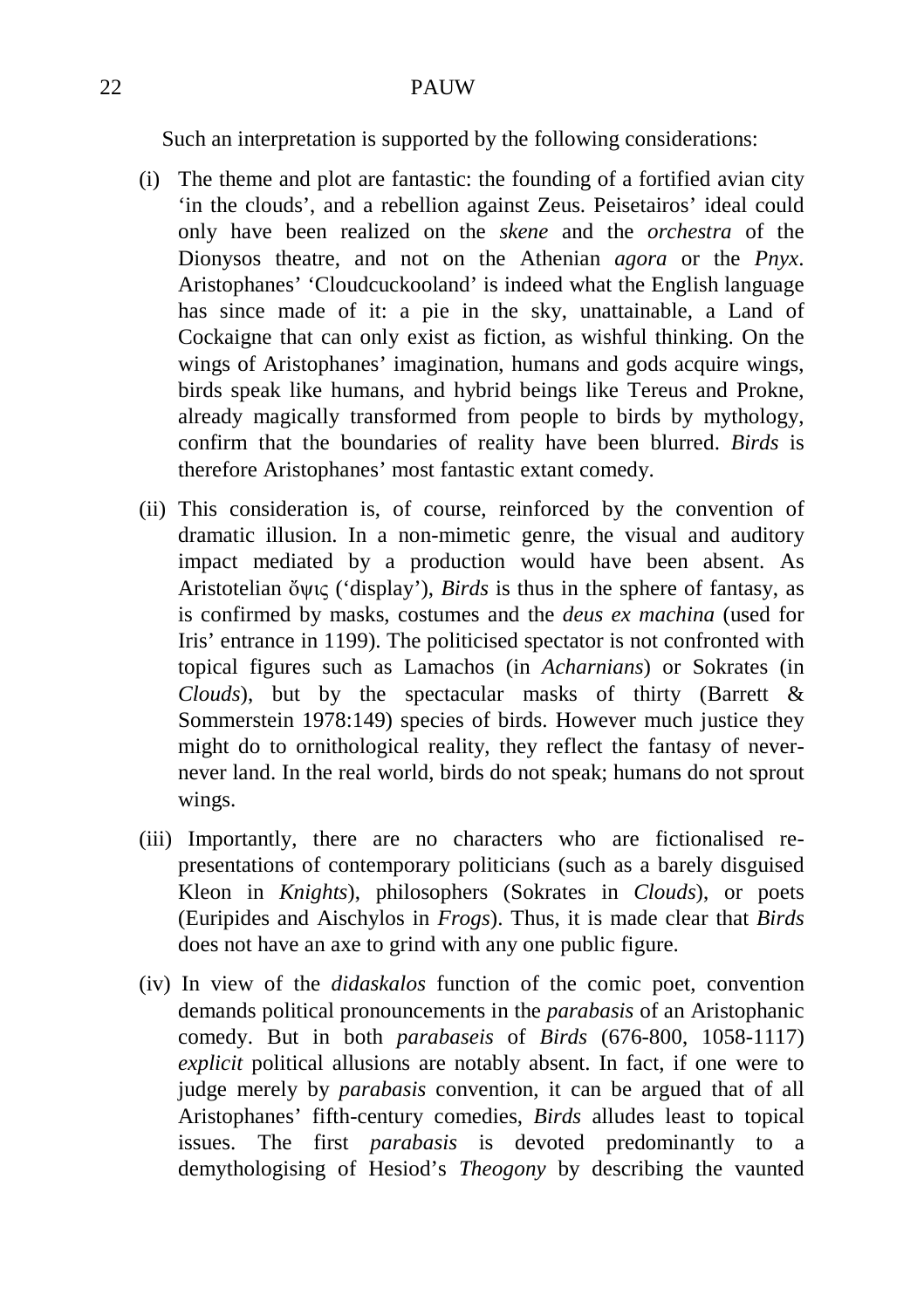seniority of birds to gods; the second contains propaganda for the protection of birds, and even the conventional plea to bribe the jury at the end (1102-1117) is clothed in an ornithological metaphor ('owls from Laurion'). Moreover, the birds remain birds; the dramatic illusion is not temporarily breached by them 'becoming' men.

- (v) In the rest of the comedy, there are also notably few references by name to politicians of whom we know from Thukydides or Plutarch that they were prominent in 414 BC. That Kleon (who was killed in 422) or Hyperbolos (who was ostracised in 417/6) would not be the target of invective in 414, is in keeping with comic convention (i.e. respecting the dead or banned). But what, then, of Demosthenes and Lamachos, *stratégoi* in Sicily? Do they really deserve no mention? Aristophanes *does* deign to refer *implicitly* to their colleagues Nikias (363, 639) and Alkibiades (145-7), but without the venom that characterised his tirade against Kleon in the previous decade. When the poet coins the infinitive μελλονικιᾶν (639), for instance, there is no malice in it, because Nikias' excessive caution was common knowledge — and probably accepted as an occupational hazard ever since the debate on the eve on the Sicilian expedition. MacDowell (1995:223) argues that 'all three jokes [about Nikias and Alkibiades] are quite incidental and might not bring Sicily to the audience's mind at all'.
- (vi) It could be argued, on extra-dramatic considerations, that the year 414 provided less material for critical political pronouncements than the historically oriented reader would suspect. The controversial expedition to Sicily, which would in retrospect take up such a prominent place in the course of the Peloponnesian War, did indeed depart from the Peiraieus in 415, but up to the production of *Birds* it had not experienced any noteworthy successes or failures. Moreover, Sicily was geographically distant; in the absence of modern media, it would not have been a daily reality for the Athenian spectator. In addition, no large-scale resumption of the Peloponnesian War had taken place after the Peace of Nikias in 421. Sommerstein (1987:5) links the atmosphere of unrealistic optimism which permeates the play to this background: '[E]very time an allusion is made in the play to current, recent or projected military operations, the tone adopted is one of almost cheerful bellicosity'.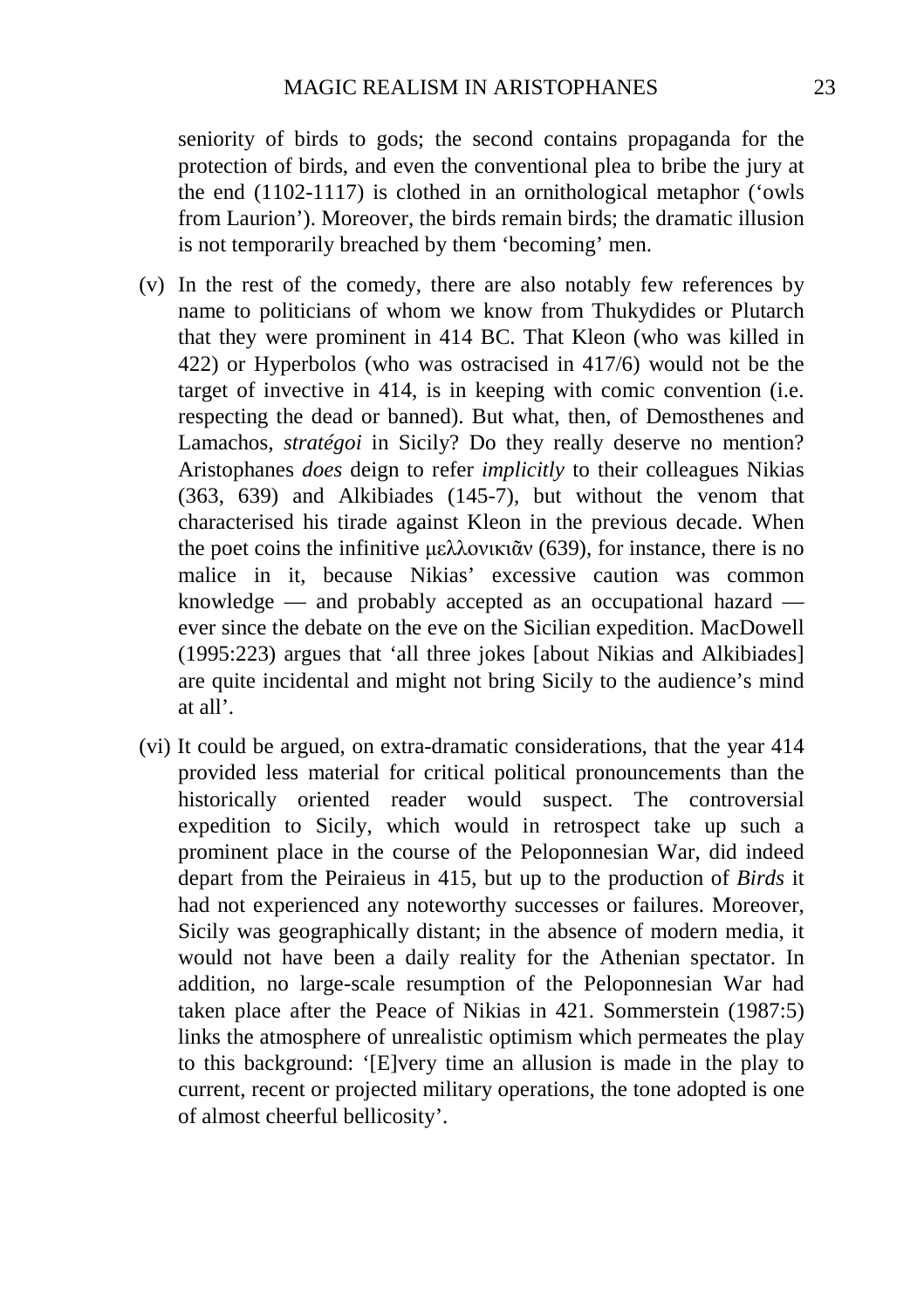# 5.2.2 Political allusions

Despite the above emphasis on fantasy in *Birds*, it is not merely a timeless flight of fancy which could just as well have been produced a decade earlier or later. It has also been interpreted as a play which reflects contemporary politics. The original 'allegorical' interpretation of possible political allusions in *Birds* dates back to the German critic J W Süvern in 1826. In recent years, however, the thesis has been forcefully restated, refined and supplemented by Arrowsmith 1973, Katz 1976, and Vickers 1995, the latter taking Pierre Brumoy's 1730 work as point of departure. These critics read *Birds* as a subtle political allegory of the arrogance and lack of realism underlying the Sicilian Expedition. According to some of these interpretations, *Birds* is a 'camouflaged parody' (Solomos 1974:178) of Alkibiades' Sicilian venture, with the following parallels: Peisetairos represents Alkibiades, Euelpides Nikias, Cloudcuckooland Sicily, the birds the Athenians and the gods the Spartans.<sup>9</sup> Such an interpretation is highly speculative. Nevertheless, it reminds the reader to be always alert to possible political allusions in Aristophanes. Although *Birds* clearly lacks the explicit political message of *Acharnians*, *Knights* or *Peace*, it is not devoid of political undertones.

Let me cite the following arguments in support of a politicised *Birds*:

- (i) The motive for the building of the city in the clouds initially appears to be theological, but eventually it transpires that it was political: it is built with a view to political power and independence, as is confirmed by Peisetairos' status in the *exodos*.
- (ii) Even if *Birds* is mere fantasy, the theme of escapism brings out the political reality of Athens in 414 in contrasting relief. From what did Peisetairos and Euelpides want to escape? From the stark reality of Athens and its love of litigation (33-45, 109-110). Where did they *not* want to escape to (143-154)? To places along the coast (for there the *Salaminia* would be able to pick them up like Alkibiades);<sup>10</sup> to Lepreon in Elis (where the Spartans had just settled a colony of Helots fighting under Brasidas) (Dunbar 1995:182); to Opous in Lokris (for the population there was so anti-Athenian that a military garrison had to be stationed there).

-

<sup>9</sup> <sup>9</sup> For other politicised interpretations of *Birds*, see MacDowell 1995:222-5.<br><sup>10</sup> Durber 1005:180 reminds us that the Athenian official gallary *Selaminia* 

<sup>10</sup> Dunbar 1995:180 reminds us that the Athenian official galley *Salaminia* was sent some nine months before to Sicily to recall Alkibiades and others to face trial on charges of mutilating the *Hermai* or sacrilegiously parodying the Mysteries.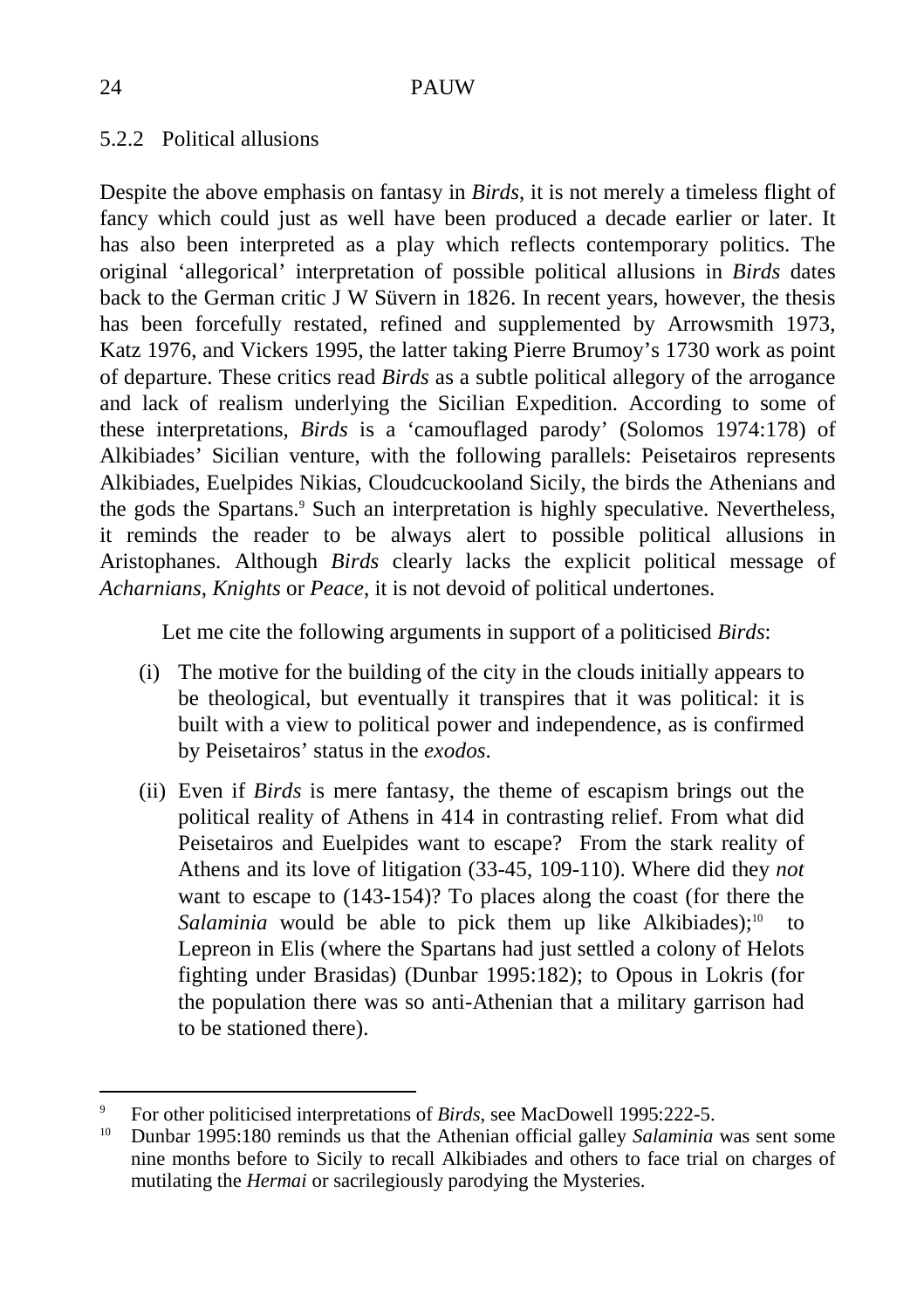However, their 'escape' was not quite successful, for in the *alazon* scenes in the second half of *Birds* an unceasing stream of layabouts, greedy parasites and bureaucrats — who represent just that from which Peisetairos and Euelpides wanted to get away — turn up to bother them and, for the most part, to be pummelled and sent away. It is in part on account of the large number of visitors (thirteen) in the second part of the comedy that with 1765 lines, *Birds* is the longest extant Aristophanic comedy.

These visits are, in part, comic convention, but they are also commensurate with the theme of the comedy, for it is, after all, a *polis* which is to be founded, and the advice of land surveyors, priests, and oracles *does* therefore prove to be functional. Sommerstein (1987:1) justifies the reality base of the avian city as follows: '[...] the city of Cloudcuckooville [...] proves in many ways to be a replica of Athens. [...] For example, its founders expect it to have a rocky Acropolis (836) and a festival closely resembling the Panathenaea (827); it has Chios as an ally (879); its laws are inscribed on *kurbeis* (1354); and it holds tribal competitions for dithyrambic choruses  $(1405-7)$ . Mahoney (2007:271) comes to a similar conclusion: 'Most readers conclude that *Birds* is about Athens. Cloud-cuckoo-land is Athens with feathers, and Peisetairus re-creates the hustle and bustle he claimed he was trying to escape'.

(iii) Allusions to contemporary events and public figures *do* occur, even if no significant figure is singled out for frequent or vitriolic lambasting. Let us have a look at the treatment of figures such as Kleonymos, Diëtrephes, Diagoras, Peisandros and Syrakosios. They could provisionally be regarded as more important for political or religious reasons. By the same criterion figures such as Sokrates, Meton, Theogenes, Proxenides, Exekestides, Prodikos, Lysikrates, Kallias, Menippos, Kinesias, Lampon and Chairephon could be omitted in terms of the political limelight they were exposed to in 414. In each instance the challenge will be, as is customary in Aristophanic criticism, to decide whether Aristophanes is merely being playfully satirical or has a serious political axe to grind.

That Kleonymos is ridiculed as a glutton and a coward (289, 1473- 1481) should come as no surprise, for this has been the case in each extant play before *Birds*, with particular reference to an occasion on which he is alleged to have flung away his shield on the battlefield.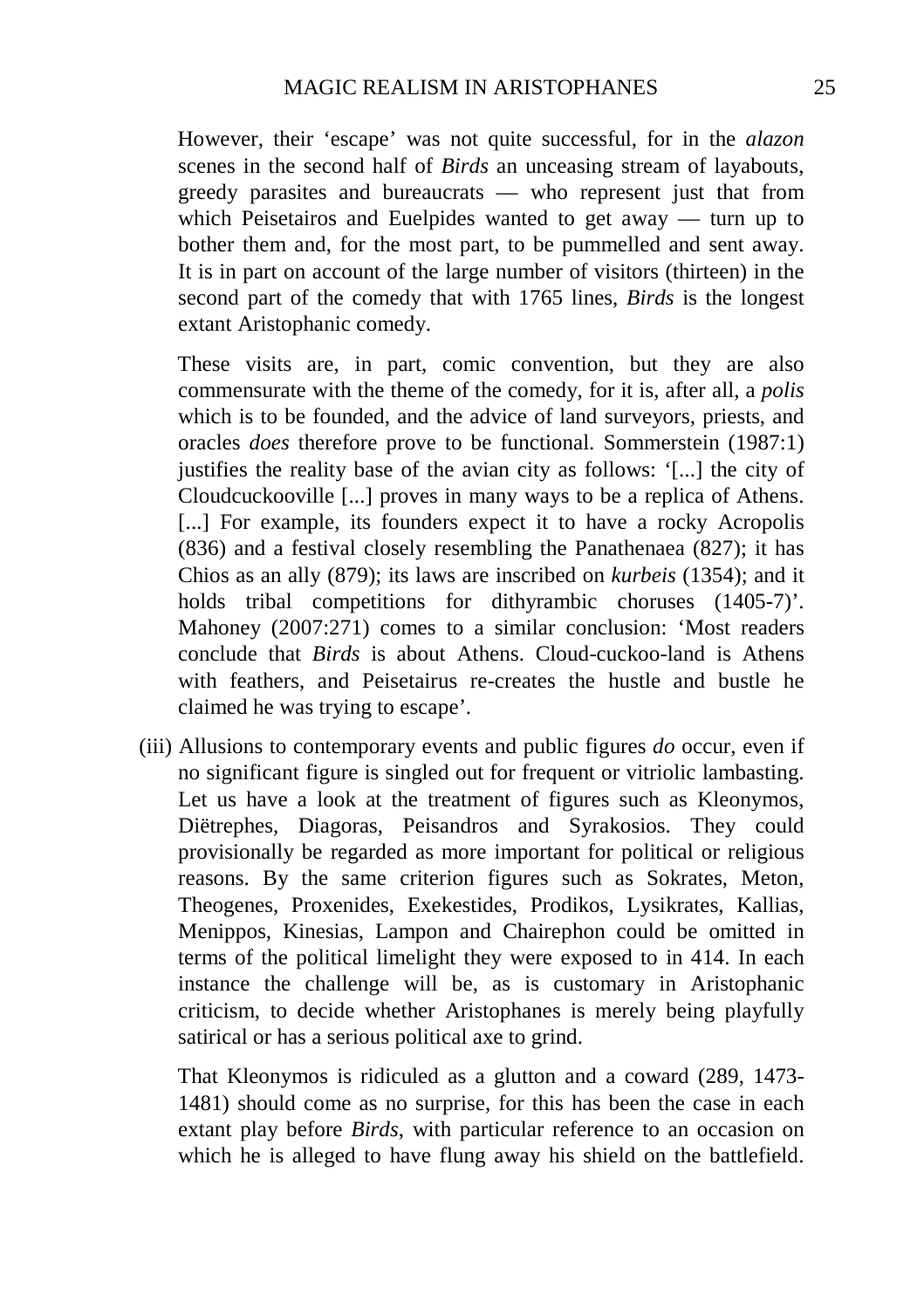However, according to Dunbar (1995:238) Kleonymos appears, from proposals he carried regulating the collection of Athenian tribute in 426 BC, 'to have been an active pro-Kleon democrat who deserves more serious consideration than Aristophanes' gibes suggest', and this puts him in another category than an *alazon*. That Kleonymos proposed a reward of one thousand drachmas for information about the desecration of the Hermai and the profanation of the Mysteries (Katz 1976:375), is neither mentioned nor implied in *Birds*, but is information derived from Andokides, *On the mysteries* 27.

According to Dunbar (1995:485), Diëtrephes was put in charge of the Thracian mercenaries who committed an appalling massacre at Mykalessos in 413; in 412/11, as a supporter of the oligarchs, he overthrew the democracy on Thasos. These events, however, postdate *Birds*. So in *Birds* 798, Diëtrephes is not taken to task for his political activities, but ridiculed on account of his wicker flask factory, when the Chorus Leader says: 'Look at Diëtrephes: what a meteoric career, and his wings are only made of wicker'. This is reminiscent of similar gibes at Kleon for his tannery and Kleophon for his lyre-factory.

In *Birds* 1073, the Chorus Leader announces: 'To him that kills Diagoras the Melian, a reward of one talent'. According to Dunbar (1995:581), the decree outlawing Diagoras for impiety (ἀσέβεια) is dated to 415/14. Diagoras' impiety was 'ridicule of the Mysteries and discouraging many from initiation'. Dunbar (1995:583) argues that 'his offense, if in writing, is said (*Suda*) to have been committed in a (prose) work mysteriously entitled Ἀποπυργίζοντες Λόγοι, "involving his retreat and abandonment of belief about the divine"'. Katz (1976:372), following Jacoby, translates Diagoras' title as 'Fortifying Arguments', i.e. arguments which either defend mankind by a towered wall or blockade the gods with one. Katz (1976:373) proposes that Aristophanes uses the implications of Diagoras' title for Peisetairos' plan to fortify *Nephelokokkygia*.

Dunbar (1995:712) identifies Peisandros, to whom fairly innocuous reference is made in 1556-8, as being prominent as one of the inquiry commissioners appointed in 415 to bring to justice those responsible for mutilating the Herms and parodying the Mysteries. Katz (1976:373-4) emphasises the prominence of Peisandros as a radical democrat: '[I]n the context of spring, 414, ridicule of Peisander was politically significant, for, as Andocides, *On the Mysteries* 27 and 36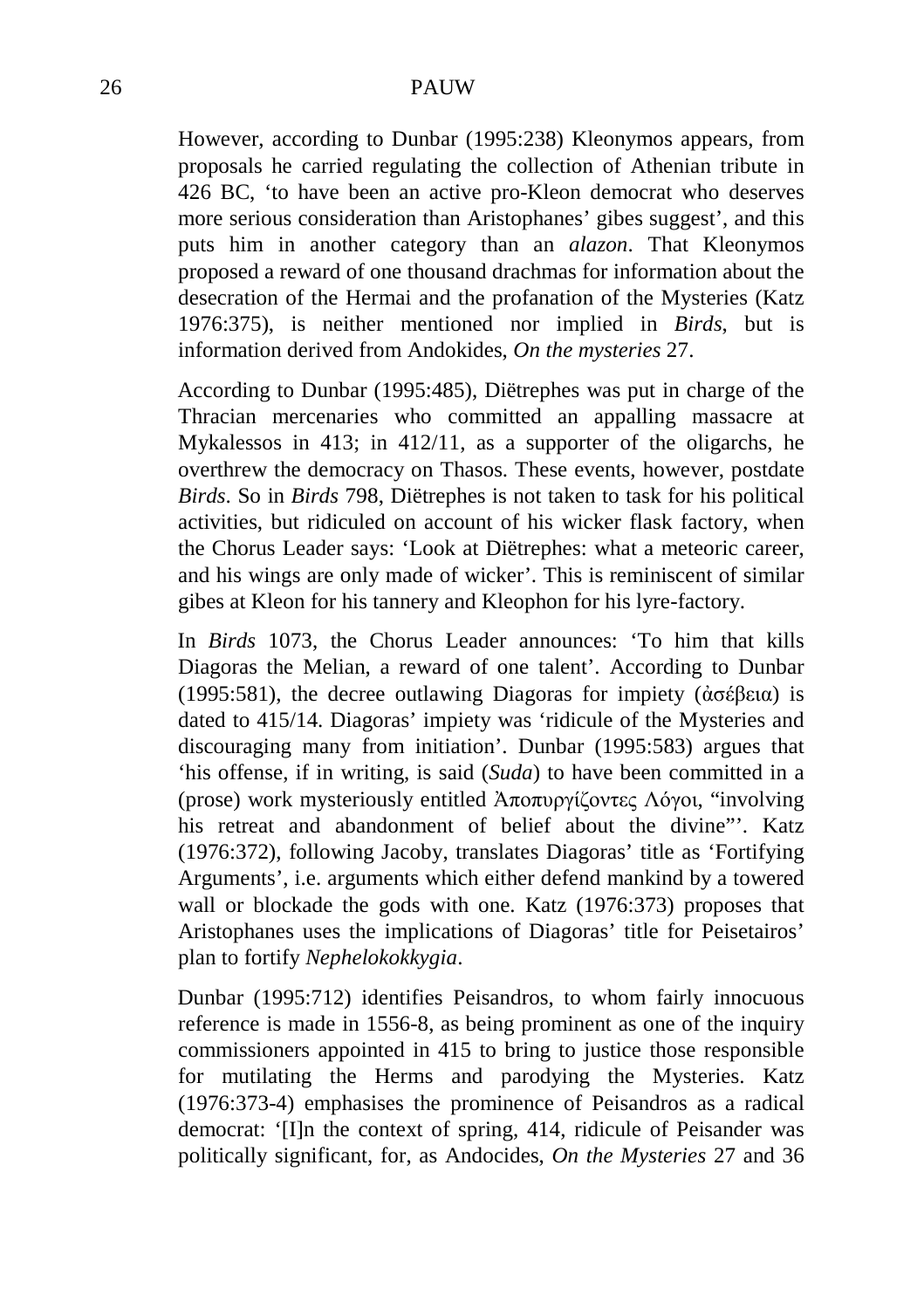informs us, Peisander acted as a ζητητής and increased the rewards for information concerning profanation of the Mysteries [as an oligarchical plot]. In other words, Aristophanes, *Birds* 1556 ff., attacked a leading radical democrat and instigator of the contemporary religious and political furor'. I think the passage in question is too playful to be construed as an 'attack'.

When the Third Messenger names public figures after birds, the politician Syrakosios is called a Popinjay (1297). Dunbar (1995:643) explains that he probably owed the nickname to his raucous oratorical style. Syrakosios is, however, more important for the decree named after him, which will be discussed below.

So it transpires that a handful of relatively prominent public figures get their share of comic abuse in *Birds*. In spite of the above examples, however, the tone and atmosphere of *Birds* is not determined to the same extent as earlier comedies by explicit political allusions. In view of the fact that it was Aristophanes' first extant comedy since 421, it is indeed strange that themes such as the Melian massacre, the mutilation of the *Hermai*, the Sicilian expedition or Alkibiades' treason was not used more explicitly as comic material in a genre like Old Comedy.

Cartledge (1990:61) offers the following explanation: '[T]here were especially compelling reasons for an Athenian comedian to write an escapist drama in 415/4, following the passions and emotions stirred by the twin religious scandals of herm-desecration and profanation of the Eleusinian Mysteries. [...] [T]his was no time for confronting democratic politics, religion or imperialism broadside on in a comedy'. The simplest explanation for Aristophanes' inhibition — and Cartledge fails to mention this — is probably that he felt intimidated by Syrakosios' libel decree of 415/14, according to which comic poets were forbidden 'to mention somebody by name in a comedy' (µὴ κωµῳδεῖσθαι ὀνοµαστί τινα: *scholion Birds* 1297), and that he therefore limited personal allusions and stripped them of any venom. It is worth mentioning, however, that *The Revellers*, in which reference was made to the mutilation of the Hermai, earned Ameipsias  $(=$ Phrunichos?) a first prize in 414. Merry (1961:4) interprets this as proof that the Decree of Syrakosios did not agree with public taste, and adds that Syrakosios was openly criticised by Phrynichos in his *Hermit*, which received the third prize at the *Dionysia* of 414. Halliwell (1991:59-63) argues that the decree of Syracosios was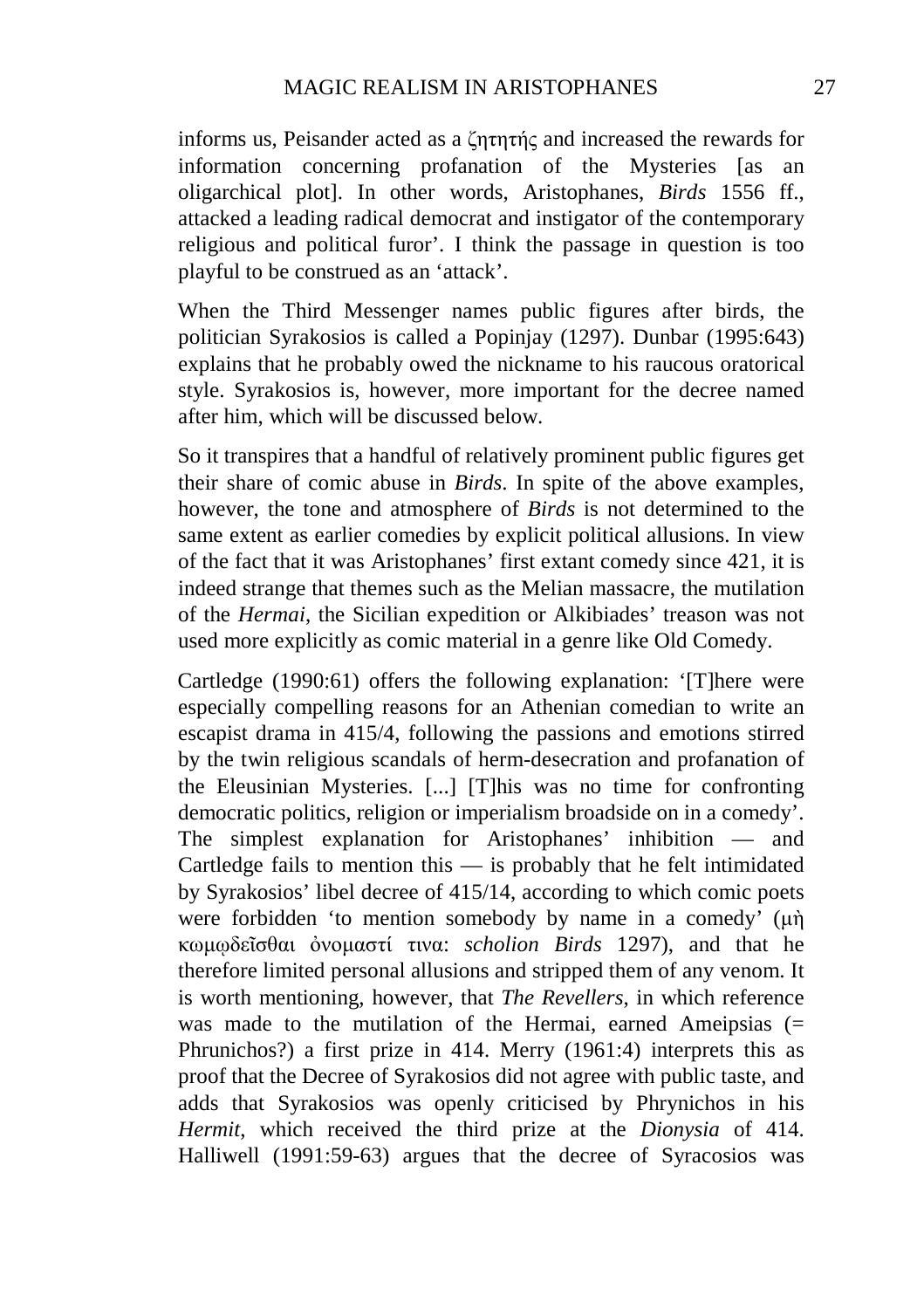restricted to a specific ban on naming those convicted of impiety over the Herms and Mystery scandals of 415. Dunbar (1995:239), however, regards the decree as a Hellenistic fiction. At any rate, a decree limiting comic licence is not in itself improbable, for such a decree was passed in 440/39 and remained in force until 437/6 (Katz 1976:366).

### *6. Comparison*

A comparison between magic realism in *The cloven Viscount*, and fantasy and realism in *Birds*, gives rise to the following results:

# 6.1 Differences

It comes as no surprise that there are significant generic differences between Old Comedy, with its many idiosyncrasies, and both the twentieth-century novel (the customary medium for magic realism) and the novella. Had magic-realist novelists imitated Aristophanic comedy on a formal level, they would have had to introduce genre-specific elements such as the chorus, the *agon* and the *parabasis*, which would have been non-functional in a novel. Moreover, Greek comedies were by convention written in verse, whereas Calvino makes use of prose, as is customary in magic realism. Of course, *Birds* is primarily written to be enacted before an audience and thus also contains non-verbal codes, whereas *The cloven Viscount* is restricted to written format, but for the purpose of this comparison both works are treated merely as written texts.

The ideological function of the Athenian comic theatre was, inter alia, to provide the citizens with political advice. That accounts, in large part, for the numerous political allusions in Aristophanes. *Birds* contains more allusions to identifiable contemporary figures and events than *The cloven Viscount*, which, if it is read as an allegory, exudes an aura of timelessness. Most other examples of magic realism contain more recognizable and politically relevant contemporary allusions: the early works of Marquez and Allende, for instance, are more politically engaged than *The cloven Viscount*. The latter does, however, contain allusions to contemporary institutions, practices, values and socio-economic relations. On account of the numerous allusions to datable events and public figures in *Birds*, we would have been able to date its production to 414 BC even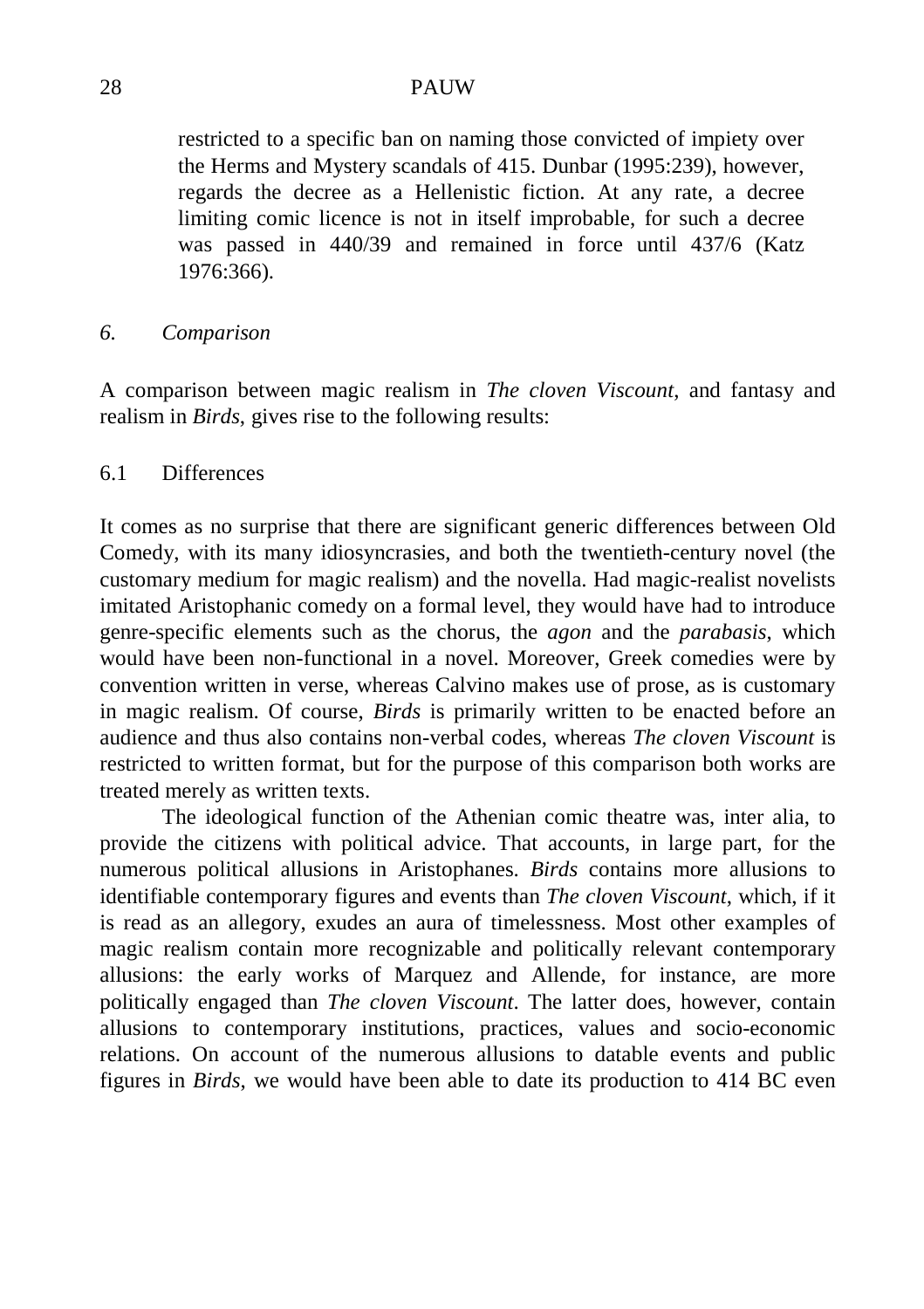without the *didaskaliai*, whereas the fictional date of *The cloven Viscount* remains somewhat vague.<sup>11</sup>

## 6.2 Similarities

Since drama lacks, in Aristotelian terms, a 'narrative' component, $12$  it is different from epic in that it condenses information. In narratological terms, the novel could be regarded as an heir to epic, because it makes use of both direct speech and thirdperson narration. An Aristophanic comedy, which dispenses with third-person narration and is restricted to direct speech, is therefore shorter than a novel. This is reinforced by dramatic economy. In *Acharnians*, for instance, Amphitheos only needs 45 lines to get to Sparta and back so as to secure Dikaiopolis his private peace. But since *The cloven Viscount* is a novella of 69 pages rather than a novel, the two works compared happen to be of approximately equal length, which facilitates a comparison.

Both genres betray a striking duality: on the one hand, the fictionalised narrative is rooted in a real and realistic world which reflects the socio-political reality of a certain identifiable era (respectively late fifth-century democratic Athens and early eighteenth-century feudal Bohemia); on the other hand, the action stems from fantasy, i.e. in real life it is not realizable to build a city in the clouds or that half a man can function as an independent person. Of importance is that the fantasy element in both works is accepted without surprise or comment as 'normal' by the participants. What Halliwell (1997:xxiii) says about the characters in *Birds*, could equally well be applied to *The cloven Viscount*: 'They [are] generally displaying a capacity to tolerate incongruity in themselves as well as around them'.

In both works the fantasy element sets in very soon after the beginning and continues for the duration of the narrative. In this, *The cloven Viscount* is exceptional, for normally magic realism incidents make out but a small percentage of magic realist novels (Grobler 1993:93). Once the fantasy element has started, numerous allusions to real life continue to be made in both works.

In Section 2, it was mentioned that magic realist texts are frequently situated in 'liminal space', where transformation, metamorphosis and dissolution are common phenomena, and that the same could apply to Aristophanic texts. In *The cloven Viscount*, the liminal space is situated between the world of the whole Viscount and that of his cloven counterpart; the transformation consists of the cleaving of the Viscount and the consequent independent existence of his two

<u>.</u>

<sup>&</sup>lt;sup>11</sup> Gore Vidal, however, does date the war between Austria and Turkey to 1716 (see Section 3.2).

<sup>12</sup> Arist. *Poet*. 1448a20-23.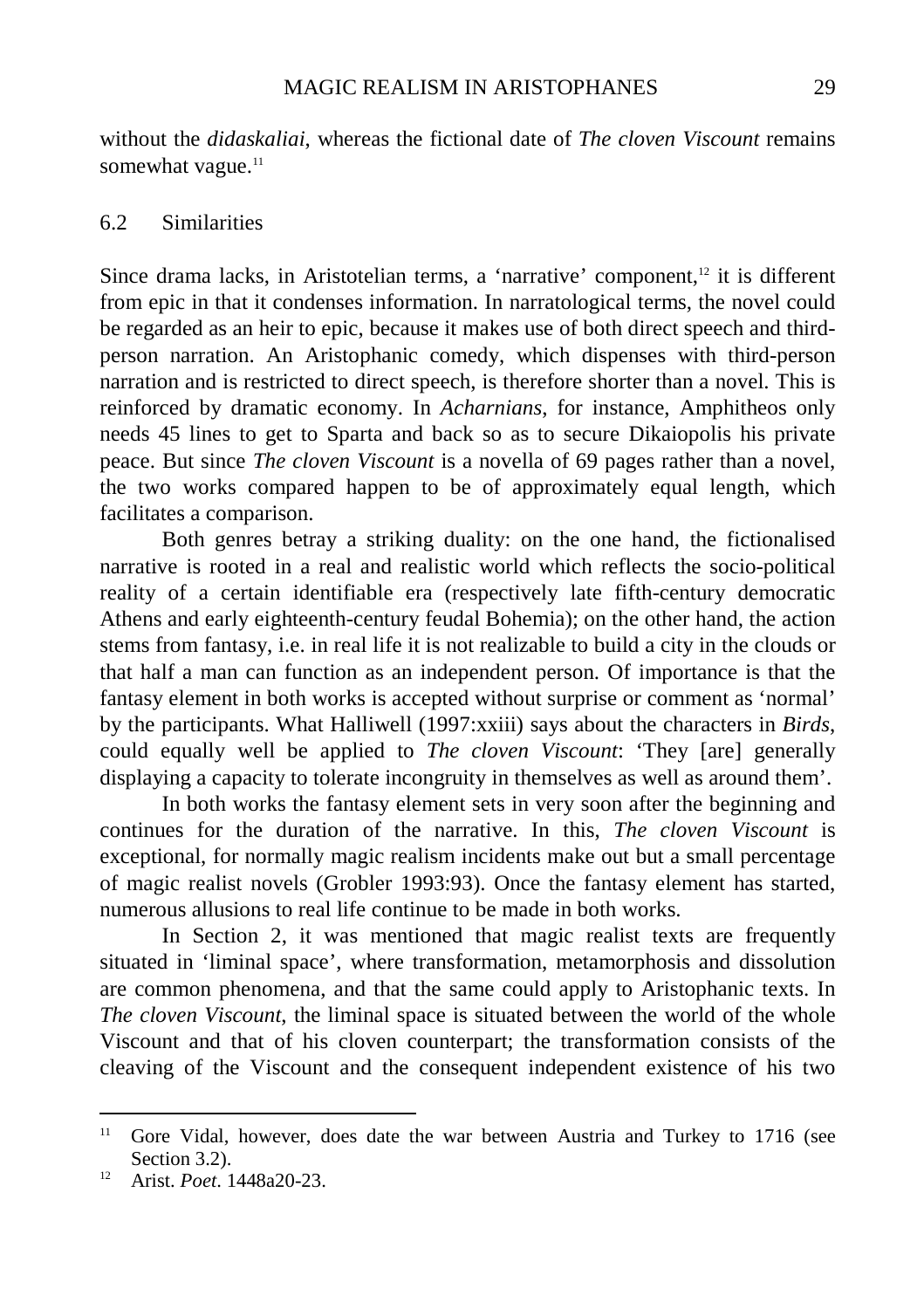parts. In *Birds*, the liminal space is situated between the real world and *Nephelokokkygia*; the transformation consists of the founding of *Nephelokokkygia* and the consequent metamorphosis of men into birds.

### *7. Conclusion*

My conclusion is perforce tentative, since this article is exploratory. More magicrealist novels and Aristophanic comedies will have to be examined to arrive at a more empirically grounded conclusion, as the works examined are too limited in number and perhaps not representative of their genres.

In comparative literature, research frequently makes use of intertext theory. It may appear not to be relevant to this article, for research on magic realism yields no evidence that the founders or exponents of this genre ever linked it to Aristophanes: Old Comedy provided no hypotext of which magic realism is a derivative hypertext. Nevertheless, some of the terminology of intertext theory may be useful for understanding the relationship between Aristophanes and magic realism. In his seminal work on the relationship between texts, Gérard Genette (1993:398-399) compares the process by which Text A is transformed into Text B to the creation of a *palimpsest*. A real-life *palimpsest* is the result of one or more texts written over the original on a vellum or papyrus manuscript. When applied to comparative literature, the metaphor of a *palimpsest* is used in similar fashion to describe the result of Text B being 'superscripted' or 'superimposed' on Text A. An obvious example of such a 'hypotext' cited by Genette (1993:5-6, 7-8) is the *Odyssey*, with Vergil's *Aeneid* and James Joyce's *Ulysses* as two of its many 'hypertexts'. As has been said earlier, Old Comedy provided no hypotext of which magic realism is a derivative hypertext. But even so, the metaphor of a palimpsest is useful for understanding the relationship between Aristophanes and magic realism, as long as the focus shifts from two texts being compared to two genres, and as long as there is no question of intentional adaptation. Then, reading a work of magic realism could evoke comparable scenes, characters or mechanisms from Aristophanes (or vice versa), and the reader would be enriched by the comparison. When, for instance, in Salman Rushdie's *The Satanic Verses*, Gibreel Farishta takes on the personality of the archangel Gibreel, his winged state may remind one of the characters and setting of *Birds*. But Gibreel and Saladin Chamcha falling from the exploding aeroplane may also remind one of Trygaios' flight to Olympos on the back of a dung-beetle in *Peace* (or of Dionysos' *katabasis* in *Frogs*).

In intertext theory, the metaphor of a library has been used to express the relationship between texts (Van Boheemen 1981:123): 'een bibliotheek waarin alles wat ooit geschreven, ja zelfs gedacht is, is bewaard'. If it is generally true that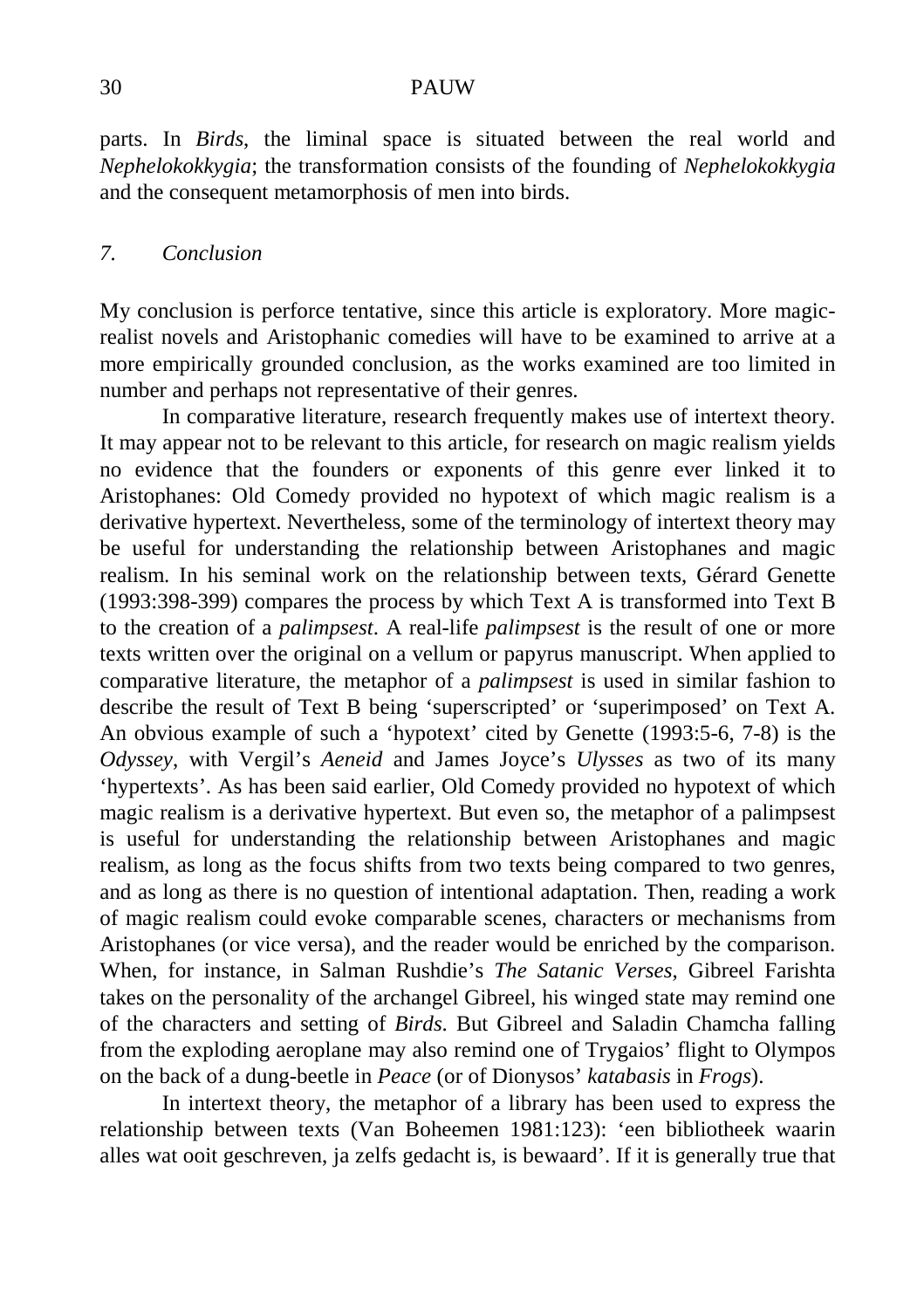'meaning' can be 'produced' in *any* text by considering its Derridean 'difference' with another text (Van Boheemen 1981:126), then this should be all the more valid in texts in related genres such as magic realism and Aristophanic Old Comedy. One could imagine the world of literature as one vast library in which different texts from different genres and eras are in continuous dialogue with one another, a *sotto voce* buzz of literary exchange enriching the whole corpus of existing texts. This also has implications for the reader: 'the whole body of literature is available, at least potentially, when a new literary artefact is being encoded by a writer or decoded by a reader' (Ruthroff, quoted by Brink 1987:29).

Another possible explanation for the similarities between Aristophanes and magic realism is that the 'magic' and 'realistic' elements which appear in both genres represent a sediment of a Jungian collective unconscious that spans ages and genres. In 1936, Carl Jung (1959:43) postulated that 'in addition to our immediate consciousness, which is of a thoroughly personal nature and which we believe to be the only empirical psyche […], there exists a second psychic system of a collective, universal, and impersonal nature which is identical in all individuals. This collective unconscious does not develop individually but is inherited. It consists of pre-existent forms, the archetypes, which can only become conscious secondarily and which give definite forms to certain psychic contents'. Jung (1964:67) linked the collective unconscious to what Freud called 'archaic remnants' — mental forms whose presence cannot be explained by anything in the individual's own life and which seem to be aboriginal, innate, and inherited shapes of the human mind; he regarded the contents of the unconscious psyche as similar to Levy-Bruhl's *représentations collectives* or mythological *motifs*, and Hubert and Mauss' *categories of the imagination*. In deciding whether to treat Dumas' *The Count of Monte-Christo* as serious literature, Umberto Eco (2003:53) touches on something similar: 'The problem is that literary virtues cannot only be identified by lexical elegance or syntactical fluency. They also depend on narrative rhythm, on a narrative wisdom that allows a story to transmigrate from para-literature to literature and produce mythical figures and situations which survive in the collective imagination'.

It is possible that both Aristophanic fantasy and magic realism could represent 'archetypes of the collective unconscious' (Jung) or 'mythical situations which survive in the collective imagination' (Eco), and thus the temporal or generic gap between Aristophanes and magic realism is bridged, since such archetypes are universal. It can then explain why these components are also to be found in related subgenres such as science fiction or utopian literature over the ages.

However, the theoretical model that I prefer to account for the correspondences between Aristophanes and magic realism, can be found in the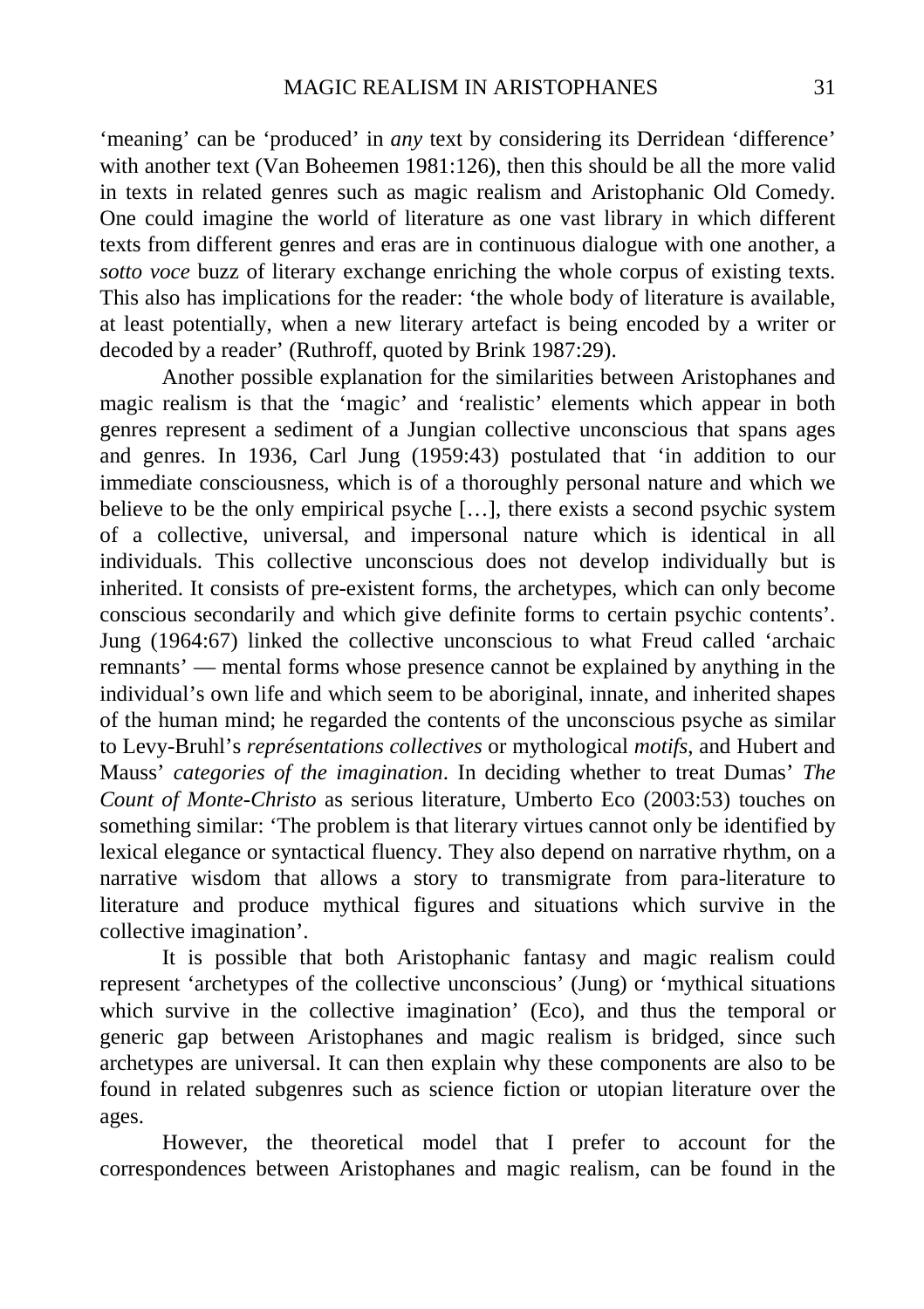distinction Aristotle13 makes between 'poetry' and 'history': '[T]he historian narrates events that have actually happened, whereas the poet writes about things as they might possibly occur'. In simple terms, 'poetry' here means more or less 'fiction', and 'history' 'facts'. If this differentiation is applied to all literature, from the driest documentary novel or New Journalism to the most fantastic science fiction or lyric poetry, a continuum can be postulated on which a certain genre can hypothetically be classified on a grading scale as somewhere between factual and fictional: x% factual; 100-x% fictional. In terms of this interpretation of Aristotle's differentiation, all genres have both a fictional or fantasy component and a factual or realistic component, however small or large both may be. It appears as if these two components are more or less in balance both in Aristophanes and in magic realism (at least in *The cloven Viscount*), but within certain rules: the narrative is offered as factual, while the plot is fantastic; moreover, the fantastic is accepted as normal by those experiencing it.

I have offered four theoretical frameworks to account for the correspondences between Aristophanic fantasy and magic realism: the metaphor of a palimpsest, the metaphor of a library, the Jungian collective unconscious, and Aristotle's distinction between 'poetry' and 'history'. I hope that these exploratory musings may serve as stimulus for further research on this topic.

## **BIBLIOGRAPHY**

- Anderson, M 1978. The comedy of Greece and Rome. In Howarth, WD (ed.) 1978. *Comic drama. The European heritage*, 22-39. London: Methuen.
- Arrowsmith, W 1973. Aristophanes' *Birds*: The fantasy politics of Eros. *Arion* n.s. 1:119-167.
- Baker, S 1997. Binarisms and duality: magic realism and postcolonialism. *Journal of the South Pacific Association for Commonwealth Literature and Language Studies* 36.

http://wwsshe.murdoch.edu.au/continuum/litserv/SPAN/34/Baker.html. (accessed 2012/03/07).

- Bossert, R 1987. Godzilla in Cloudcuckooland; or, Literary theory comes to Utopia. *Utopian Studies* 1:138-146.
- Brink, A P 1987. *Vertelkunde. 'n Inleiding tot die lees van verhalende tekste*. Pretoria: Academica.
- Calvino, I 1992. *Our ancestors. Three novels: The cloven Viscount; Baron in the trees; The non-existent knight*. Translated from the Italian by Archibald

 $13$ 13 Arist. *Poet.* 1451b4-5.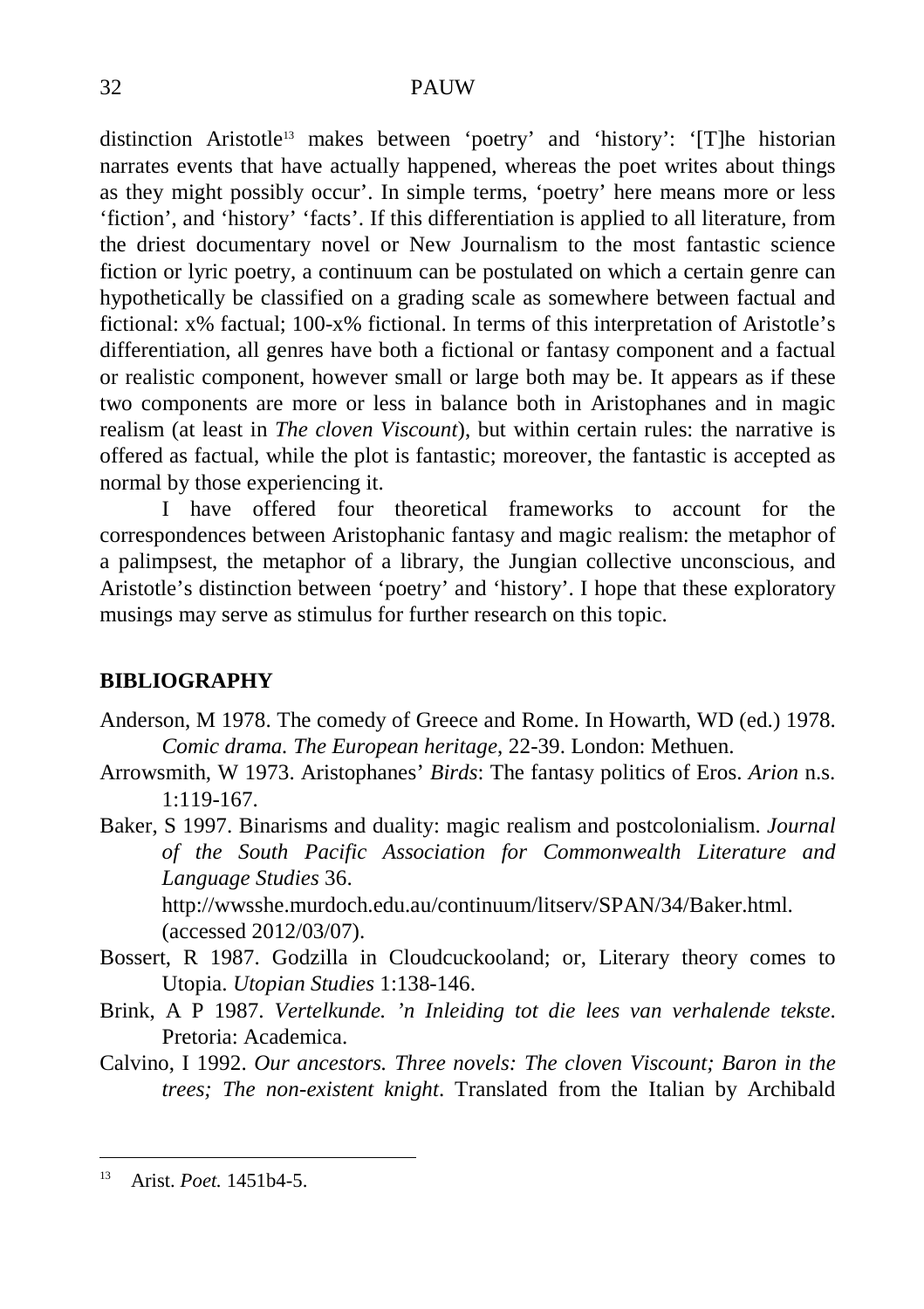Colquhoun with an introduction by the author. London: Mandarin Paperbacks (Minerva).

- Cartledge, P 1990. *Aristophanes and his theatre of the absurd*. Bristol: Bristol Classical Press.
- De Bernières, L 2005. *Birds without wings*. London: Vintage.
- De Lauretis, T 1986. Italo Calvino: In Memoriam. *Science Fiction Studies* 13.1: 97-98.
- Dobrov, G 1988. The dawn of farce: Aristophanes. In Redmond, J (ed.) 1988. *Themes in drama 10: Farce*. Cambridge: Cambridge University Press.
- Dunbar, N (ed.) 1995. *Aristophanes, Birds*. Oxford: Oxford University Press.
- Eco, U 2003. *Mouse or rat. Translation as negotiation*. London: Weidenfeld & Nicolson.
- Flores, A 1995. Magical realism in Spanish American fiction (1955). In Zamora, L P & Faris, W (eds.) 1995. *Magical realism. Theory, history, community*, 109-124. Durham & London: Duke University Press.
- García Márquez, G 1970. *One hundred years of solitude*. London: Jonathan Cape.
- Genette, G 1993. *Palimpsests: Literature in the second degree* (trans. by C Newman & C Doubinsky). Lincoln & London: University of Nebraska Press.
- Grobler, G M M 1993. Extraordinary events and primeval images: Magic realism in the works of Northern Sotho novelist O K Matsepe. *Literator* 14.1:89-97.
- Halliwell, S 1991. Comic satire and freedom of speech in classical Athens. *Journal of Hellenic Studies* 111:48-70.
- Halliwell, S (trans.) 1997. *Aristophanes: Birds, Lysistrata, Assembly-Women, Wealth*. Oxford: Oxford University Press.
- Hegerfeldt, A 2002. Contentious contributions: magical realism goes British. www.janushead.org/5-2/hegerfeldt.pdf. (accessed 2012/03/04).
- Isaacs, A (ed.) 1986. *The Macmillan Encyclopedia*. London: Macmillan.
- Jung, C G 1964. *Man and his symbols.* New York: Anchor Press.
- Jung, C G 1959. *The archetypes and the collective unconscious*. The collected works of C G Jung. Vol. 9. Part 1. New York: Pantheon Books.
- Katz, B R 1976. The *Birds* of Aristophanes and politics. *Athenaeum* 54:353-381.
- Kinder, H & Hilgemann, W 1978. *The Penguin Atlas of world history. Volume 1: From the beginning to the eve of the French revolution*. Harmondsworth: Penguin Books.
- Leeper, E C 2003. The magical realism page. http://www.geocities.com/Athens/4824/magreal.htm. (accessed 2012/03/09).
- MacDowell, D M 1995. *Aristophanes and Athens*. *An introduction to the plays*. Oxford: Oxford University Press.